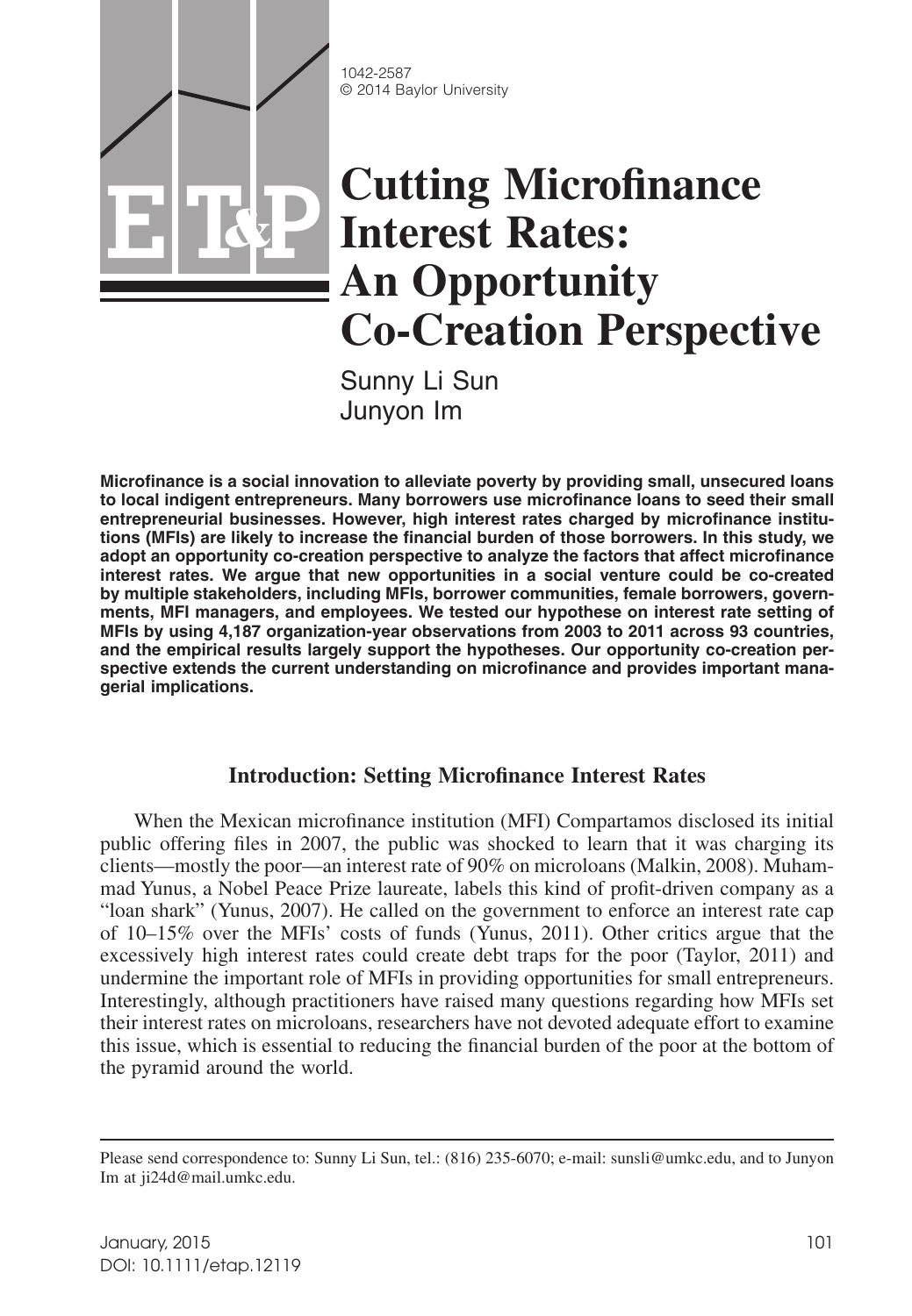However, scholars have conducted many empirical studies to understand two sides of microfinance. On the borrower side, past studies have investigated the poor's credit worthiness (Johnston & Morduch, 2008), peer screening, monitoring (Karlan, 2007), joint liability (Ahlin & Townsend, 2007), the empowerment of women (Hunt & Kasynathan, 2001), microfinance's role in poverty reduction (Khandker, 2005), entrepreneurship (Bruton, Khavul, & Chavez, 2011), and so on. On the lender side, many scholars have applied agency theory to explore the relationship between ownership and performance (Mersland & Strøm, 2008), outreach and financial sustainability (Hartarska & Nadolnyak, 2007; Quayes, 2011), corporate governance (Mersland & Strøm, 2009), and cost efficiency (Caudill, Gropper, & Hartarska, 2009). While a few studies have examined the relationship between interest rates and MFI performance (Cull, Demirguc-Kunt, & Morduch, 2007; Dehejia, Montgomery, & Morduch, 2012), most research has paid undue attention to the interest of a single stakeholder (either the borrower or the lender), while ignoring the joint forces of other stakeholders, such as the government, managers, employees, and communities.

Based on the pioneering research on stakeholder theory (Donaldson & Preston, 1995; Freeman, 1984; Hart & Sharma, 2004) and entrepreneurship theory (Alvarez & Barney, 2014; Sarasvathy, 2001; Zahra, Newey, & Li, 2014), we develop an opportunity cocreation perspective and treat cutting microfinance interest rates as an opportunity co-creation process. Given the relationship between high interest rates and financial burdens on borrowers (Yunus, 2007), MFIs should create a way to lower the interest rate while they maintain financial sustainability to achieve both social and economic goals. We argue that the opportunity co-creation process is facilitated by the joint efforts of stakeholders to define and solve problems of poor borrowers. The stakeholders are individuals or groups with interests in the procedural and/or substantive aspects of microfinance activity. Through stakeholder involvement, engagement, and dialogue, each stakeholder can make a significant contribution to this social venture, especially in cutting the interest rate (Bebchuk, 2003; Cull, Demirgüç-Kunt, & Morduch, 2011). Thus, this study highlights that new opportunities of MFIs are co-created by multiple stakeholders, including borrower communities, female borrowers, governments, MFI managers, and employees. We examine our hypotheses using a sample that consists of 4,187 organization-year observations from the Microfinance Information Exchange (MIX). This sample covers an accumulated \$58.1 million worth of borrower activities from 1,154 MFIs across 93 countries over a 9-year period (2003–2011). The empirical results largely support our hypotheses that stakeholder interdependence generates intrinsic value in setting interest rates.

Our study makes several contributions. First, the opportunity co-creation perspective extends the current understanding of MFIs. Although agency theory can explain borrower and lender behaviors, including peer screening, monitoring, and joint liability (Stiglitz, 1990; Varian, 1990), it ignores other stakeholders' efforts in cutting interest rates. This study suggests that opportunities are co-created while various stakeholders engage together in reducing interest rates under a shared social mission. Second, we highlight the importance of mutual selection and mutual construction among stakeholders in lowering interest rates. While traditional entrepreneurship theory focuses on the processes of discovery, evaluation, and exploitation of opportunities (Shane & Venkataraman, 2000), this study emphasizes *opportunity co-creation* processes among stakeholders and could make a theoretical contribution in developing entrepreneurship research on this particular social venture. Third, our multilevel quantitative models control for variations at different levels and intragroup correlations (e.g., time and country levels). Finally, our findings offer significant managerial implications.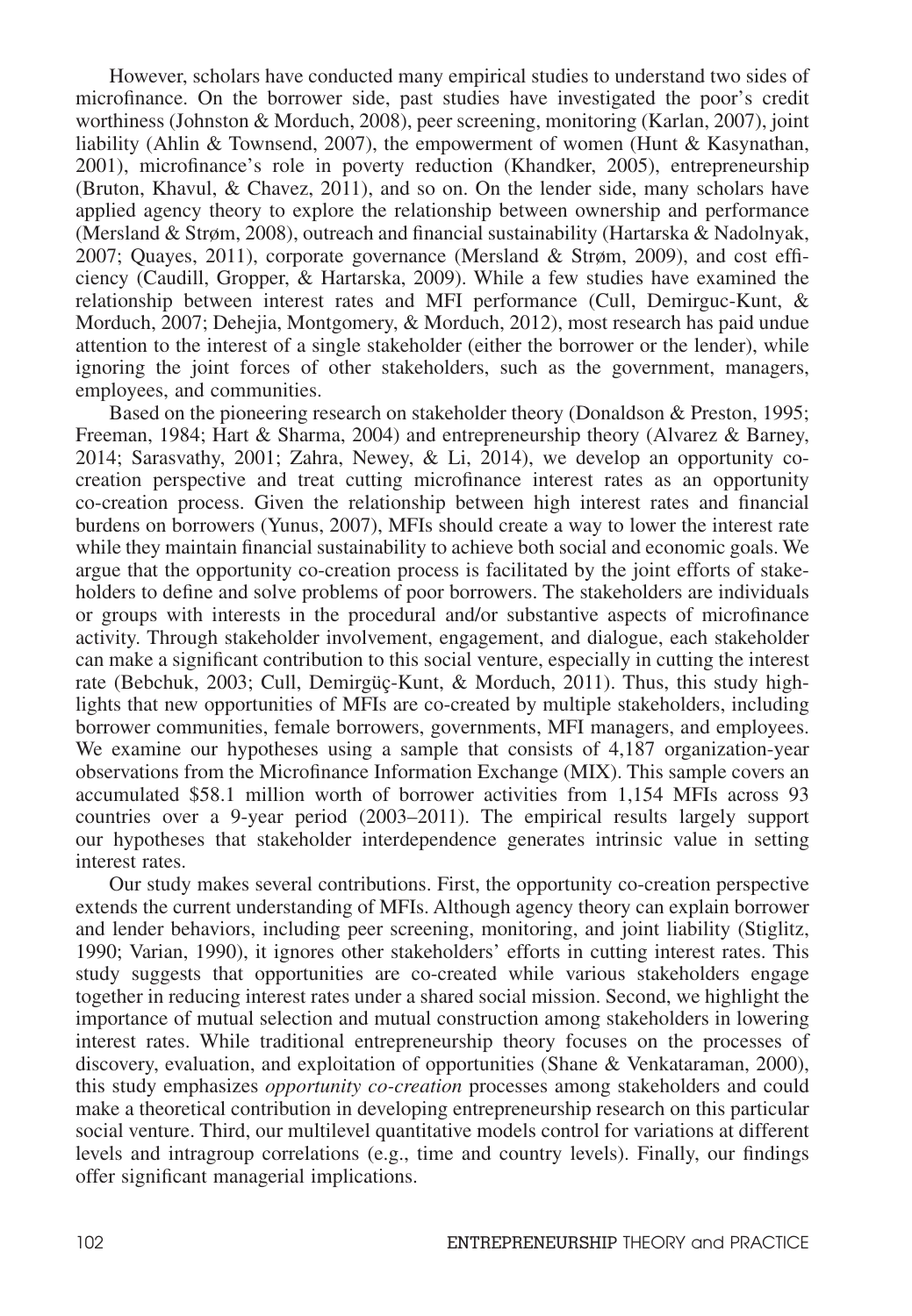## **An Opportunity Co-Creation Perspective**

Opportunities are a critical component of entrepreneurship research (Shane & Venkataraman, 2000). Prior research defines opportunities as situations in which entrepreneurs can make profit by introducing new goods, services, and ways of combining resources (Shane & Venkataraman). Following recent entrepreneurship theory on opportunities (Alvarez & Barney, 2007, 2010; Alvarez, Barney, & Anderson, 2013; Sarasvathy, 2001; Venkataraman, Sarasvathy, Dew, & Forster, 2012), we suggest that opportunities for social entrepreneurs can be created when they try to solve social problems by taking advantage of economic activities. In the case of the microfinance, opportunities may refer to situations in which MFIs alleviate poverty and make a moderate profit in a sustainable manner by providing financial services for the poor. Since interest rates significantly influence outreach of MFIs' services for the poor and financial performance (Cull et al., 2007; Hermes & Lensink, 2007; Yunus, 2007), cutting interest rates without hurting financial sustainability can be one of the ways for MFIs to create opportunities (Khavul, 2010). This effect could involve multiple stakeholders. Freeman defines stakeholders as "any group or individual who can affect or is affected by the achievement of the organization's objectives" (1984, p. 46). Stakeholder theory suggests that organizations can achieve better performance when they allocate resources to satisfy the needs of various stakeholders and include the stakeholders in their decision-making processes (Freeman, Harrison, & Wicks, 2007; Hargrave & Van De Ven, 2006).

Integrating the emerging entrepreneurship theory and stakeholder theory, we propose an *opportunity co-creation* perspective on social ventures like MFIs. We define the opportunity co-creation as the process in which multiple stakeholders jointly define and solve social problems by mutually selecting and constructing resources to generate both social and economic values. These stakeholders could include beneficiaries, customers, employees, donors, governments, investors, and so on (Alvarez & Barney, 2014).

Following Donaldson and Preston (1995), we delineate three aspects of opportunity co-creation in the context of microfinance. First, in the descriptive aspect, opportunity co-creation is the process in which numerous diverse participants jointly define and solve social problems. The concept of co-creation was originally built by Prahalad and Ramaswamy (2004) on the joint creation of value between the firm and the customer. We extend this relationship to other stakeholders who could contribute to alleviating poverty issues under a shared social mission (Miller, Grimes, McMullen, & Vogus, 2012). Through stakeholder involvement, engagement, and dialogue, an MFI can find a better way to mobilize supporters and cut interest rates, which allows them to better serve the poor (Battilana & Dorado, 2010). In fact, simply cutting the dividend to investors or interest rates to creditors cannot be a solution because the high operating cost of delivering small loans is one of the main drivers of high microfinance interest rates (Gonzalez, 2011). Rather, MFIs need to improve management efficiency and cooperation between stakeholders, including managers and employees. For example, after stakeholders worked together to improve efficiencies, Compartamos passed the savings to its customers, which resulted in cutting the interest rate by  $30\%$  over the subsequent 5 years.<sup>1</sup>

Second, in the instrumental aspect, opportunity co-creation is an avenue for stakeholder mutual selection and mutual construction. In a selection process, some stakeholders may share the same interest in serving the poorest in a distant community, while

<sup>1.</sup> Compartamos annual report and financial data: http://www.compartamos.com/wps/portal/Investors RelationsBank/FinancialInformation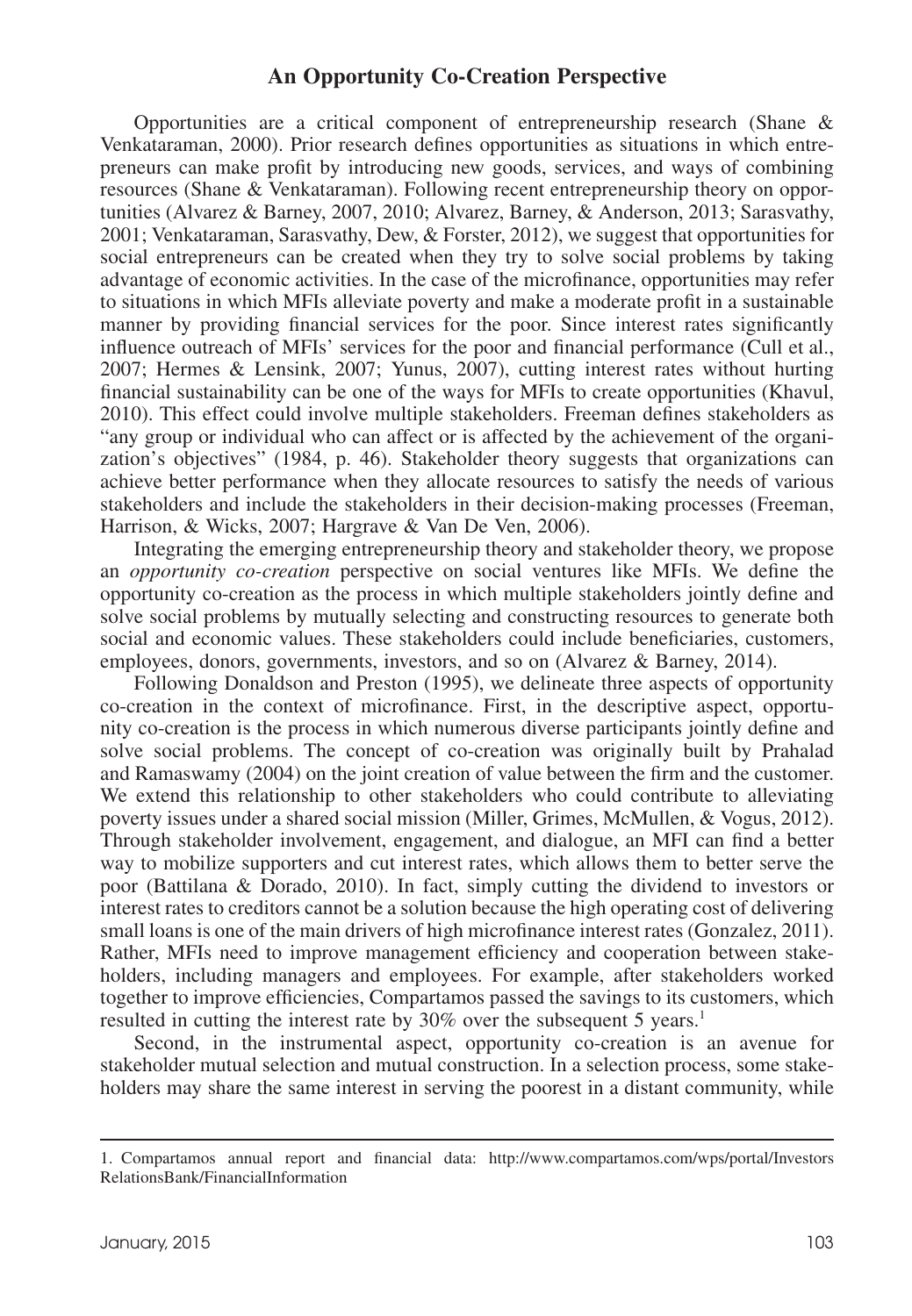other stakeholders may work together to focus on helping women entrepreneurs. Sarasvathy, Kumar, York, and Bhagavatula (2014, p. 74) argue that "(i)n the effectual process, stakeholders put 'skin in the game' because they see opportunity in co-creating the venture." Although multiple stakeholders might have competing interests, they can negotiate, moderate, and finally construct new benefits and interests (Prahalad & Ramaswamy, 2004). Indeed, "the effectual process involves several cycles of interactions between stakeholders" (Sarasvathy et al., p. 80). In this iterative processes, new markets may be generated, and new knowledge—both technical and social—may be transferred and learned by stakeholders "who adopt the new opportunity to enable its use, resulting in new behaviors and routines by both those forming the opportunity and those adopting the opportunity" (Alvarez & Barney, 2014, p. 164). Therefore, in building these effectual partnerships (Sarasvathy et al., p. 74), social ventures like MFIs could adapt a pro-social cost–benefit analysis to set key performance measures (such as the interest rate and outreach in social impact assessments) and evaluate the roles played by various stakeholders (Alvarez & Barney; Sarasvathy, 2001; Zahra et al., 2014). For example, Grameen Bank elected its group leaders and even board members from its borrowers in Bangladesh. The experience of the leader positions provided these borrowers with a launching pad for their roles in public office. In 2003, in a local government (Union Porishad) election, 7,442 Grameen members ran for seats that were reserved for women, and 3,059 members were successfully elected (Grameen Bank, 2010). In this mutual selection and learning process, opportunity co-creation not only provides empowering avenues for women and the local community but also develops dense operating networks for MFIs (Bruton et al., 2011).

Third, in a normative aspect, opportunity co-creation generates an intrinsic value for every group of stakeholders (Donaldson & Preston, 1995). Alvarez and Barney (2014, p. 164) propose that "once the opportunity and the market are co-created, the entrepreneur will endeavor to capture as much value as possible." If one group of stakeholders does not take undue advantage of the others and follows opportunity co-creation logic in "trade-offs" of interests with other stakeholders, every stakeholder could, like the entrepreneur, capture and share the value and benefit (Wheeler, Colbert, & Freeman, 2003). For example, MFIs can empower women to fight against poverty and promote gender equality (e.g., the practice of Grameen). The process is then likely to engage another stakeholder the government—in adopting more supportive regulations for women. These interlocking effects could lead to a reduction in the microfinance interest rates and improvement of the financial environment for women. Therefore, stakeholder negotiation and consensus in opportunity co-creation could build a sustainable economic and social foundation for microfinance over time (Kochan & Rubinstein, 2000).

Traditionally, agency theory dominates the explanations of interest rates in microfinance. Although our opportunity co-creation perspective does not completely exclude agency theory, it builds on different theoretical assumptions, problem settings, and solutions from those of the agency theory. In Table 1, we summarize and compare the two. Agency theory assumes that information distribution among individuals is imperfect and agents pursue self-interest. In the context of microfinance, borrowers' self-interest can cause moral hazard and adverse selection. Accordingly, peer monitoring and joint liability could reduce information asymmetries and mitigate the negative impacts of self-interest (Armendáriz de Aghion & Morduch, 2005; Cull et al., 2007). The opportunity co-creation perspective proposes that partial information is distributed even at the aggregate level and that new information is created through new means as well as new ends when a set of opportunities emerge (Sarasvathy, Dew, Velamuri, & Venkataraman, 2010). Thus, although borrowers can act in their own self-interest, stakeholders of MFIs can have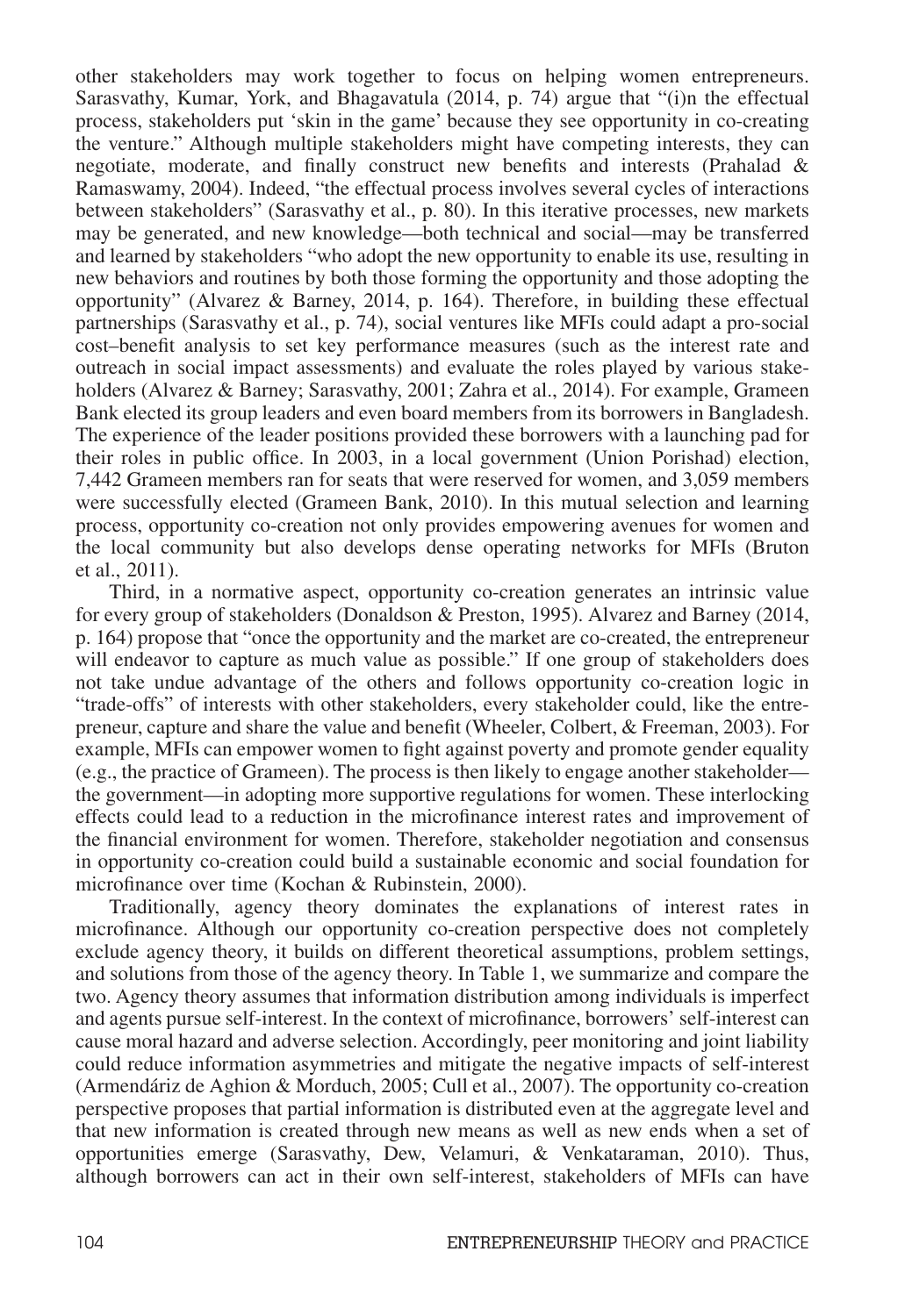# A Comparison of Theoretical Foundations on Microfinance Between Agency Theory and Opportunity Co-Creation Perspective

|                             | Agency theory                                                                                                                                                           | Opportunity co-creation perspective                                                                                                                  |
|-----------------------------|-------------------------------------------------------------------------------------------------------------------------------------------------------------------------|------------------------------------------------------------------------------------------------------------------------------------------------------|
| Key idea                    | Lender-borrower relationship should reflect efficient<br>organization of information and risk-bearing costs.                                                            | Multiple stakeholders jointly define/solve the social<br>problem (e.g. poverty) and achieve the mission of a<br>social venture.                      |
| Human<br>assumptions        | • Self-interest but feel social stigma in peer if missing<br>repayment;<br>• Bounded rationality;<br>• Risk aversion                                                    | • Care and compassion;<br>• Prosocial motivation:<br>· Altruism:<br>• Social justice and fairness                                                    |
| Problem domain              | • Lender and borrower have different goals and risk<br>preferences                                                                                                      | Multiple stakeholder can learn each other through the<br>process of mutual selection and construction.                                               |
| Problem issue               | • Borrower (moral hazard and adverse selection);<br>• Risk sharing between lender and borrower                                                                          | • Borrower's limited access to finaincial resources;<br>• Barrier to exploit opportunity;<br>• Gender-based hierarchies and stereotypes.             |
| Information<br>distribution | Information asymmetry between MFIs and borrowers                                                                                                                        | Partial information is distributed even at the aggregate<br>level; Co-creation generates new information<br>(through new means as well as new ends). |
| Solutions                   | • Peer screening and monitoring;<br>• Joint liability;<br>• Dynamic incentive repayment.                                                                                | • Empowerment of the poor and women;<br>• Stakeholders' involvement, engagement,<br>communication:<br>• Stakeholder learning and partnership.        |
| Interest rate<br>setting    | • Necessity of raising interest rate because it is less<br>cost-efficient for group lending;<br>• MFIs might reduce the rate after borrower builds a<br>credit history. | • Mutual and voluntary acceptability of bargains;<br>• Trade-offs between financial sustainability and<br>social justice.                            |
| Sustainability              | Based on cost-efficiency.                                                                                                                                               | Based on stakeholders' intrinsic value                                                                                                               |

Inspired from Eisenhardt (1989), Donaldson and Preston (1995), and Sarasvathy et al. (2010).

caring and compassionate feelings about them and pursue new means and ends for social justice and fairness (Hart & Sharma, 2004; Sarasvathy, 2001). To explain the phenomenon of microfinance, we believe that these "different assumptions can be set aside" (Mayer  $\&$ Sparrowe, 2013, p. 918), since one stakeholder, even if motivated only by self-interest, could engage other stakeholders to build a mutual selection and construction relationship and pursue the intrinsic value. By combining stakeholder theory and entrepreneurship theory, we could better understand the relationships among multiple stakeholders who affect microfinance interest rate setting.

## **Key Stakeholders in Opportunity Co-Creation**

In a microfinance setting, relevant stakeholders include governments, clients, donors, nongovernmental organizations, investors, managers, employees, communities, among others. For example, Compartamos, in its annual and sustainable report, lists "customers, employees, suppliers, authorities, the community, civil organizations, competitors, investors, and the future generation" as its important stakeholders (Compartamentos, 2011, p. 8).

Among the various stakeholders, our study focuses on female borrowers, borrower communities, managers, employees, and governments. They are key stakeholders in terms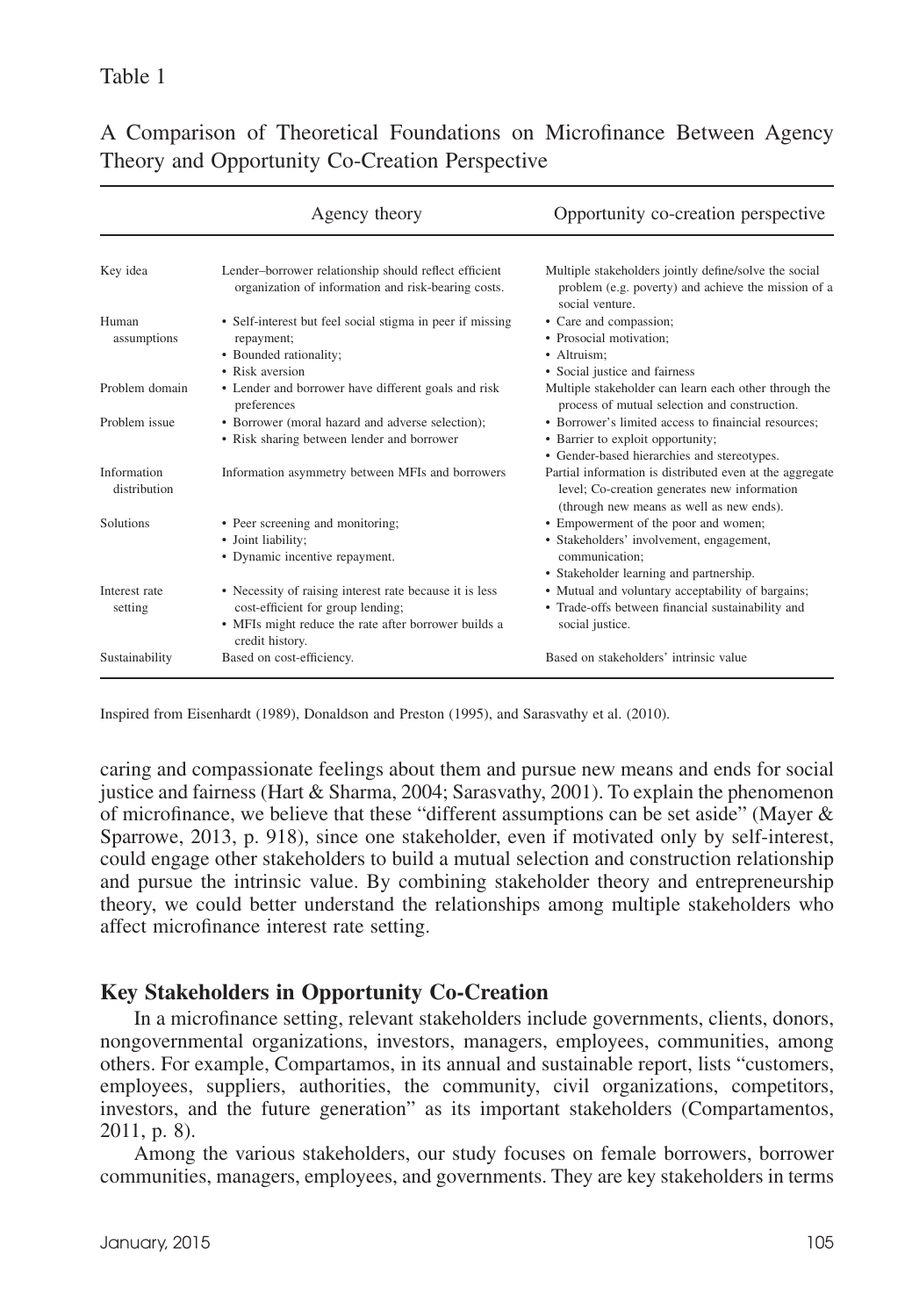of urgency, power, and legitimacy (Mitchell, Agle, & Wood, 1997), and their supports are critical for the survival of MFIs (Harrison, Bosse, & Phillips, 2010). Since they can provide necessary resources, including new knowledge, environments, and sufficient trust or power to construct partnership (Dess, Ireland, & Hitt, 1990; Freeman, 1984), their involvements and contributions would facilitate the process of opportunity co-creation.

## **Co-Creating Opportunities Among Stakeholders**

#### **Opportunity Co-Creation Between MFIs and Borrower Community**

MFIs usually set their social mission as reaching the poor at the bottom of the pyramid with small loans (Mersland  $&$  Strøm, 2010), but they may need to charge a high interest rate on these loans. First, smaller loans are associated with higher transaction costs than larger loans (Mersland & Strøm) because it is difficult for MFIs to maintain a reasonable fee structure and practices (Johnston & Morduch, 2008). Second, poor borrowers often face multitudes of barriers to taking advantage of the loans and exploring entrepreneurial opportunities, which can hinder their ability to pay back the loans (Alvarez  $\&$  Barney, 2014). Third, because poor borrowers generally do not have a credit history or collateral, MFIs have difficulty assessing credit worthiness of the borrowers. The high costs associated with providing small loans, the potentially high delinquency rates, and the moral hazard caused by information asymmetry could lead MFIs to charge higher interest rates to poor borrowers (Cull et al., 2007; Hermes, Lensink, & Meesters, 2011).

An opportunity co-creation perspective suggests that MFIs and the borrowers in a borrower community can jointly define and solve this problem of information asymmetry and create opportunities to serve poor borrowers with lower interest rates while pursuing moderate levels of profit. As explained above, MFIs should obtain specific information on potential and existing borrowers (e.g., ability to repay the loan and wealth) to better target and manage their loans. However, it is costly to do so. MFIs can address this problem by taking advantage of a large borrower community. When such a community is clearly identified, MFIs are able to mobilize and acquire information and knowledge about borrowers more efficiently by encouraging information exchange (Conning & Kevane, 2002; Rai, 2002). With the acquired knowledge, MFIs can control some part of the risk with regard to borrowers and reduce the costs of targeting and managing loans. These benefits help them lower interest rates.

A large borrower community characterized by geographical proximity, interaction, and identity is beneficial for borrowers as well (Dunham, Freeman, & Liedtka, 2006). They can learn the means of exploiting loans by observing and communicating with other borrowers in the community because spatial proximity and social linkage increase information flows (Pierce  $\&$  Aguinis, 2013). In addition, a well-developed community enables the poor to gain access to bank information on market prices and loan opportunities (Uzzi, 1999) and to share their values and experiences in repaying loans and building credit (Dunham et al.). This type of learning not only reduces the delinquency rates of the microloans but also reduces information asymmetry between MFIs and the poor. The learning also improves the confidence of borrowers in controlling their financial plans and repayment obligations and increases their bargaining power with lenders. Last, the learning effects could be diffused further and deeper as the borrower community grows (Ferrary & Granovetter, 2009).

Overall, in a larger borrower community, borrowers can learn more about how to exploit the loans for higher income and share more information with other borrowers and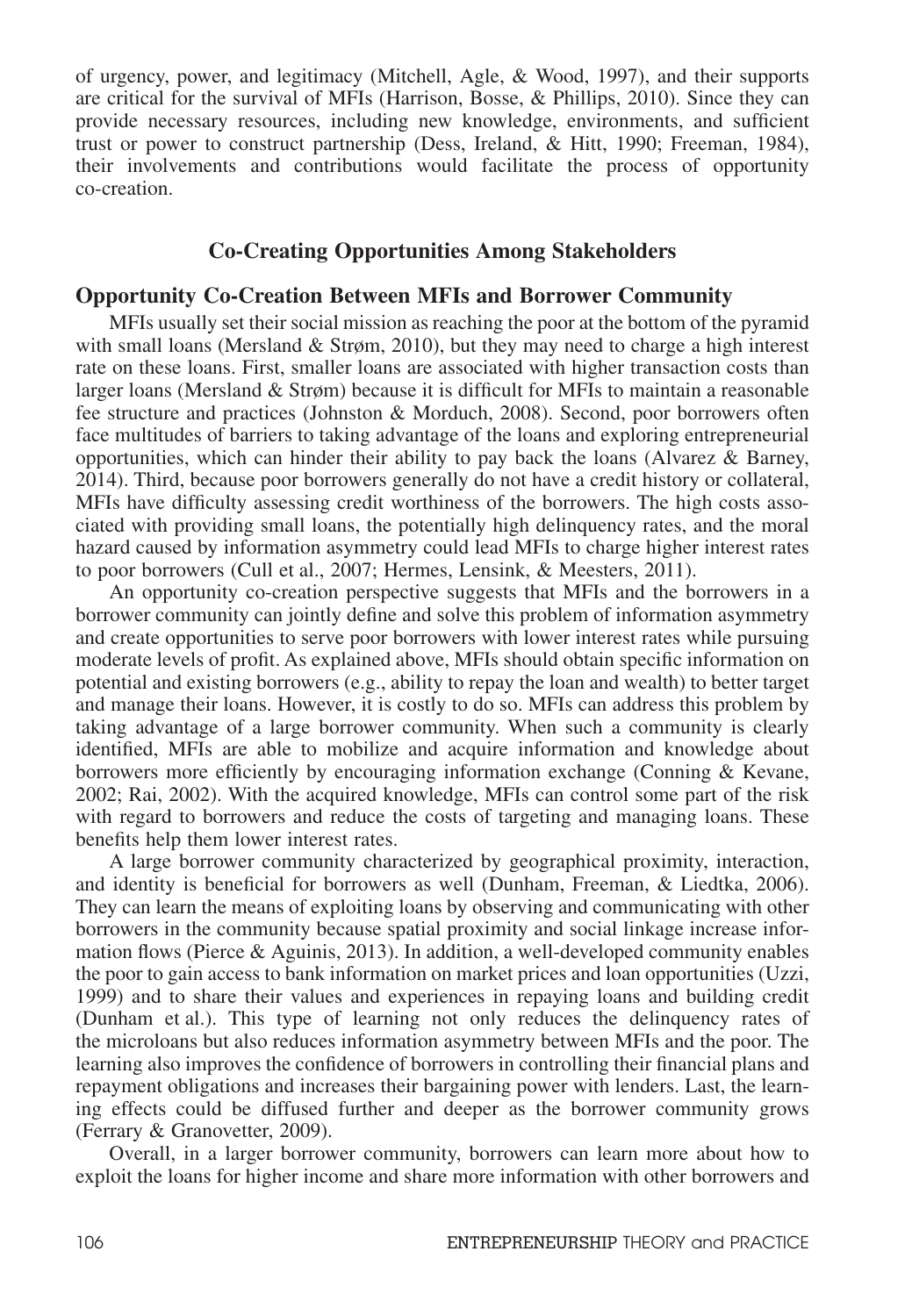MFIs (Alvarez & Barney, 2014). This cooperative process can lead to opportunity co-creation, which reduces risks for MFIs and interest rates for borrowers. Therefore, we argue:

**Hypothesis 1:** An MFI has a lower interest rate in a larger borrower community.

## **Stakeholder Relationship Between MFIs and Women**

As seen in the case of Grameen Bank, which invests 94% of its assets in loans for women (Yunus, 2007), many MFIs emphasize financial services for women. Indeed, they seem to be a good target because they are more willing than male borrowers to invest loans in productive activities and repay the loans (Brau & Woller, 2004; Yunus, Moingeon, & Lehmann-Ortega, 2010). Also, they are eager to fight against poverty and increase social status of their families by exploiting loans from MFIs. These suggest that female borrowers may contribute to opportunity co-creation activities of MFIs.

However, women have some disadvantages in this mutual selection process in comparison with men and have limitations in participating in the opportunity co-creation process. First, gender-based hierarchies in many developing economies where most MFIs operate inhibit women from gaining access to material, human, and social resources (Cheston & Kuhn, 2002). Gender stereotypes and the traditional division of labor at home (e.g., domestic and child care responsibilities) constrain women's choices for income generation, thus making it more difficult for them to make weekly loan repayments than men (Milgram, 2001). Second, gender-based hierarchies give women little power in a financial-contract negotiation. In most developing economies, men dominate and control the resources of credit, money, and social capital. Also, male lending officers may have some difficulty understanding women's businesses and spending modes, which are different from those of their male counterparts (Bruton et al., 2011). Third, because women borrowers generally have less education and knowledge of financial contracts than male borrowers, they may end up paying higher interest rates than men even though some have argued that female borrowers have better records of repayment than men (Cull et al., 2007; Hermes & Lensink, 2007; Yunus, 2007). In-depth interviews conducted by Bruton et al.) show that some women were still unable to explain the terms of their loans even after they received loans from loan officers. Therefore, we suggest:

**Hypothesis 2a:** The proportion of women borrowers of a MFI is positively related to the interest rate.

### **Opportunity Co-Creation Among MFIs, Women, and Government**

Although female borrowers have potential for contributing to the opportunity co-creation process, their roles are constrained by systematic barriers in a society. To address this issue, as an important stakeholder, government can make policies and regulations that affect both MFIs and borrowers (Funk, 2014). And, well-established institutional supports from government could improve the construction process of opportunity creation for female borrowers. This study focuses on the rule of law, which reflects government's role in contract enforcement, property rights protection, and the implementation of laws and regulations (Kaufmann, Kraay, & Mastruzzi, 2009). Given the close relationship between government and financial services for the female poor (Funk, 2014), the rule of law can intervene in the opportunity co-creation process between MFIs and women borrowers (Alvarez & Barney, 2014).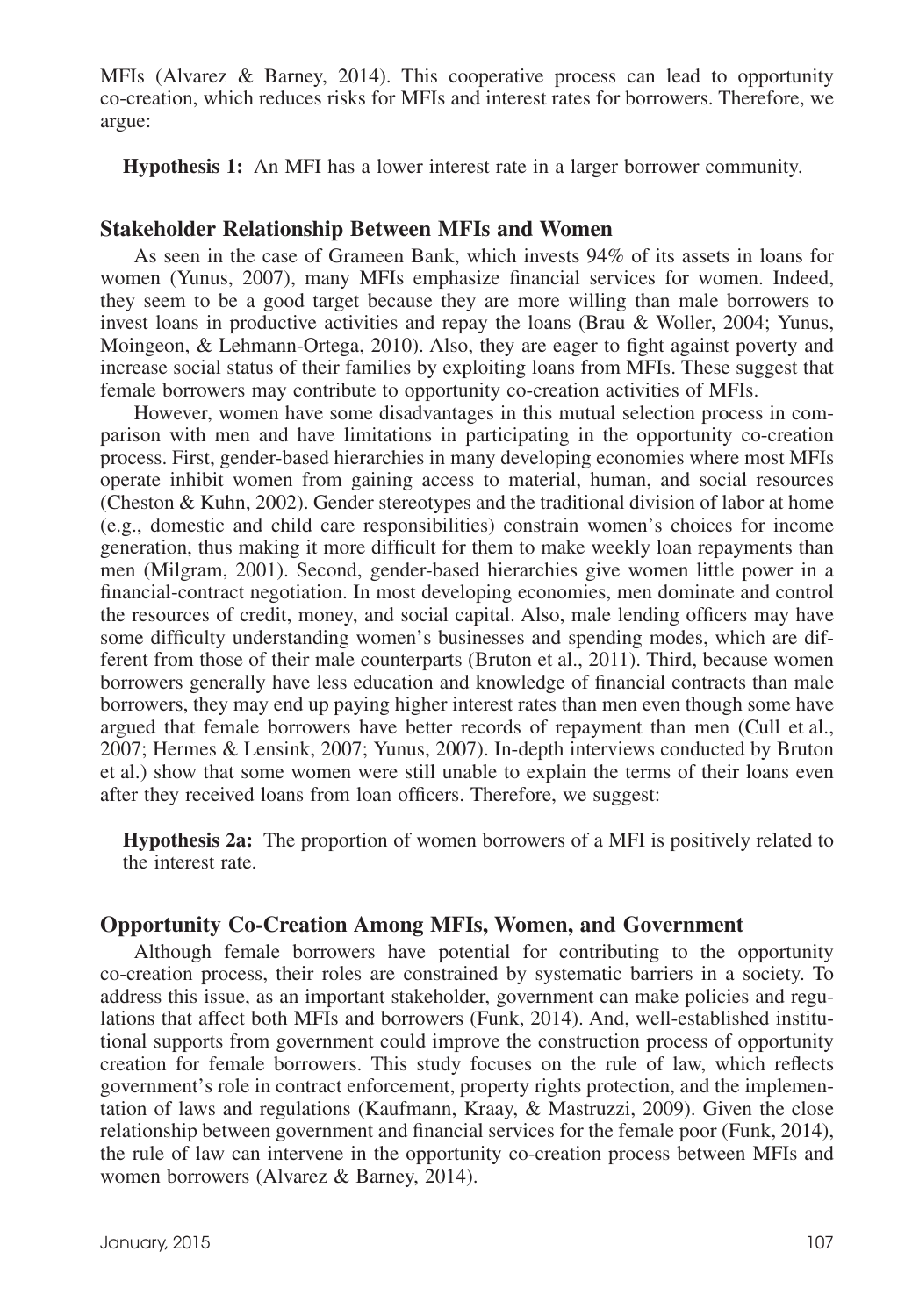First, the rule of law that facilitates women's rights and opportunities could help women to challenge gender-based hierarchies and stereotypes (Cheston & Kuhn, 2002; Hunt & Kasynathan, 2001) and encourage them to participate in more entrepreneurial activities (Jullien, 2004). Second, the rule of law that promotes client protection in areas such as effective dispute-resolution procedures (Cheston & Kuhn, 2002) gives women more bargaining power and rights in contract negotiation. Third, the rule of law that requires transparency in pricing and accounting protects women borrowers who do not have education and knowledge to request and understand financial terms. The benefits of the rule of law for women, such as increased rights, fair legal procedures, and transparent information on MFIs, could help female borrowers to engage in productive activities to repay their loans (Prahalad & Ramaswamy, 2004) and to join the opportunity co-creation process. The rule of law also encourages MFIs to provide at least equal service for female borrowers. Therefore, we propose:

**Hypothesis 2b:** The rule of law moderates the relationship between the proportion of women borrowers of an MFI and the interest rate such that the positive effect of the proportion of women borrowers of an MFI on the interest rate becomes weaker in a country with a stronger rule of law.

## **Opportunity Co-Creation Between MFI Managers and Borrowers**

MFI managers can influence various decisions on loan management such as delinquency rate. They manage MFIs' risks and contracts with borrowers. We argue that MFI managers and borrowers could be mutually selected into the opportunity co-creation process. For commercial banks, default risk in loan portfolio management is related to increased interest rates (Angbazo, 1997). However, portfolio risk of MFIs, defined as a 90-day late payment in this study, is different. Most of the loans offered by MFIs are based on short-term contracts and require quick and frequent loan repayment. When a loan is behind its repayment schedule, MFIs can choose to write off the loan as being in default, but in such cases, MFIs are likely to incur a loss because microfinance loans often do not have collateral to recoup the loan loss.

Alternatively, MFIs can choose to keep the loan active and help the borrowers to repay the loan by extending the payment period and reducing the interest rate subsequently charged on the loan.2 MFIs can charge lower interest rates to borrowers behind the payment schedule particularly when they are engaged in iterative interaction processes with the borrowers. Through this relationship, they can obtain latest and accurate information about the borrowers, including willingness for repayment, and can adjust previous policies on payment schedule and interest rates (Alvarez & Barney, 2014). Indeed, there are increasing needs for flexible decision making on payment schedule and interest rate (Meyer, 2002) because the flexibility allows borrowers to have more time to exploit their loans and improve repayment ability, reducing a loan default risk (Ahlin & Townsend, 2007; Field & Pande, 2008).<sup>3</sup> For example, in the evolving Grameen II system, if a

<sup>2.</sup> We should differentiate between *ex ante* and *ex post* charges on the interest rate here. In this section, the fact that MFIs subsequently lower the interest payments for the potential default borrower belongs to the case of the latter. We thank one reviewer for pointing this out.

<sup>3.</sup> For example, China Commercial Credit Inc. (CCCR), the first Chinese MFI listed on the NASDAQ Stock Exchange, recently disclosed its flexible payment policy in its initial public offering prospectus: "when a borrower fails to make a scheduled payment, we attempt to cure the deficiency by personally contacting the borrower. Initial contacts typically are made seven days after the date the payment is due, and warning letters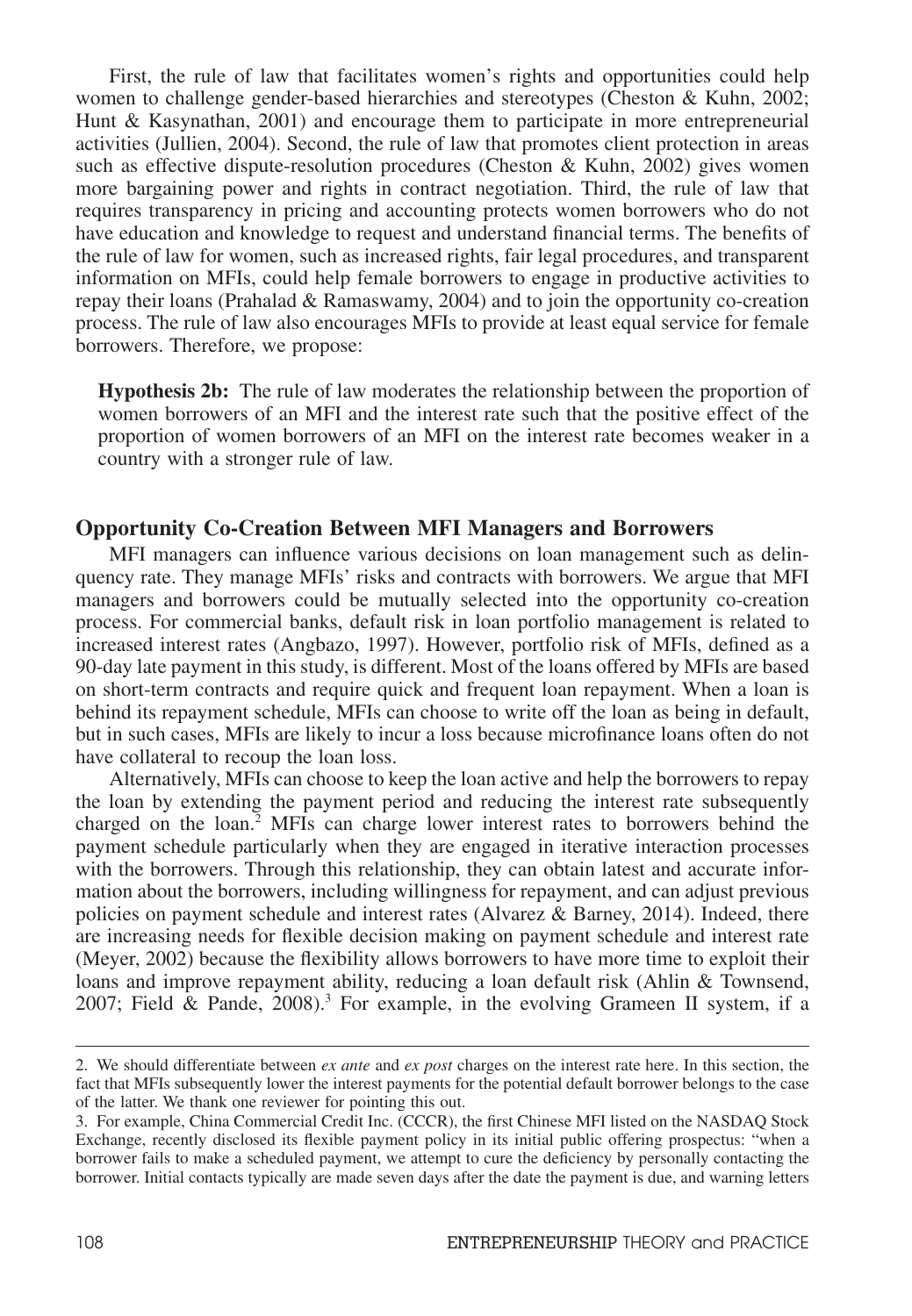borrower's repayment is 6 months behind the schedule, managers will take it as an early warning signal and convert the borrowers' loan from a fixed schedule to a flexible payment loan that may even give the borrower up to 20 years to repay the loan, setting the maximum penalty to the size of the loan and maximum interest collection to the original principal (Armendáriz de Aghion & Morduch, 2005; Yunus, 2007). Therefore, MFI managers and borrowers jointly create opportunities by addressing the default risk. Overall, we suggest:

**Hypothesis 3a:** An MFI's loan portfolio 90-day delinquency rate is negatively related to the interest rate that it charges subsequently.

## **Opportunity Co-Creation Among MFI Managers, Borrowers, and Government**

Although some true poor borrowers can benefit from a lower interest rate when they struggle to repay the loans, it could raise potential moral hazard issues and damage normal relationships between MFI managers and borrowers (Armendáriz de Aghion & Morduch, 2005; Khavul, 2010). In this case, the rule of law could serve as an antidote and help MFIs to build a cooperative, long-term, and trusting relationship with borrowers in evaluating client credit, designing repayment contracts, and implementing collateral substitutes (Morduch, 1999; North, 2005; Peng, Sun, Pinkham, & Chen, 2009). On the one hand, the rule of law as a formal institution can make MFIs reduce their transaction costs and the uncertainty associated with the relationship with borrowers. On the other hand, however, formal rules can also undermine a manager's ability to implement case-based renegotiation. For example, some laws may prevent managers from offering a particular clientele extensions or a reduced interest rate (Canales, 2014) because if the MFI's loan portfolio is at risk, the formal institution of the rule of law replaces the old solution based on informal stakeholder cooperation (e.g., group screening, monitoring, and joint liability) (Peng et al., 2009).

In addition, well-codified legal systems and enforcing mechanisms facilitate the opportunity co-creation by protecting the rights of creditors, lenders, and borrowers and helping managers to fairly enforce repayment and group lending obligations (Alvarez & Barney, 2014; Economist Intelligence Unit, 2012). MFI managers in a country with a better rule of law may have less incentive to develop a case-based approach and may depend more heavily on the rule of law to select their customers and reinforce the loan payment schedule than MFI managers in countries with a worse rule of law. The better rule of law could balance the cooperation between MFI managers and borrowers, making their relationship sustainable and productive (Canales, 2014). Therefore, we suggest:

**Hypothesis 3b:** The rule of law moderates the relationship between an MFI's loan portfolio 90-day delinquency rate and the interest rate such that the negative effect of

are sent by our legal counsel approximately 90 days after the default. In most cases, deficiencies are promptly resolved. If the outstanding amount cannot be collected within 180 days after the maturity date and the parties could not reach an agreement on a specific repayment program, we will initiate legal proceedings. . . . On loans where the collection of principal or interest payments is doubtful, the accrual of interest income ceases ('non-accrual' loans). Except for loans that are well secured and in the process of collection, it is our policy to discontinue accruing additional interest and reverse any interest accrued on any loan that is 90 days or more past due." From CCCR Form S-1/A SEC Filing, 2013. http://marketbrief.com/china-commercial-credit-inc/ s1-a/ipo-registration-amendment-/2013/8/12/10306384/filing.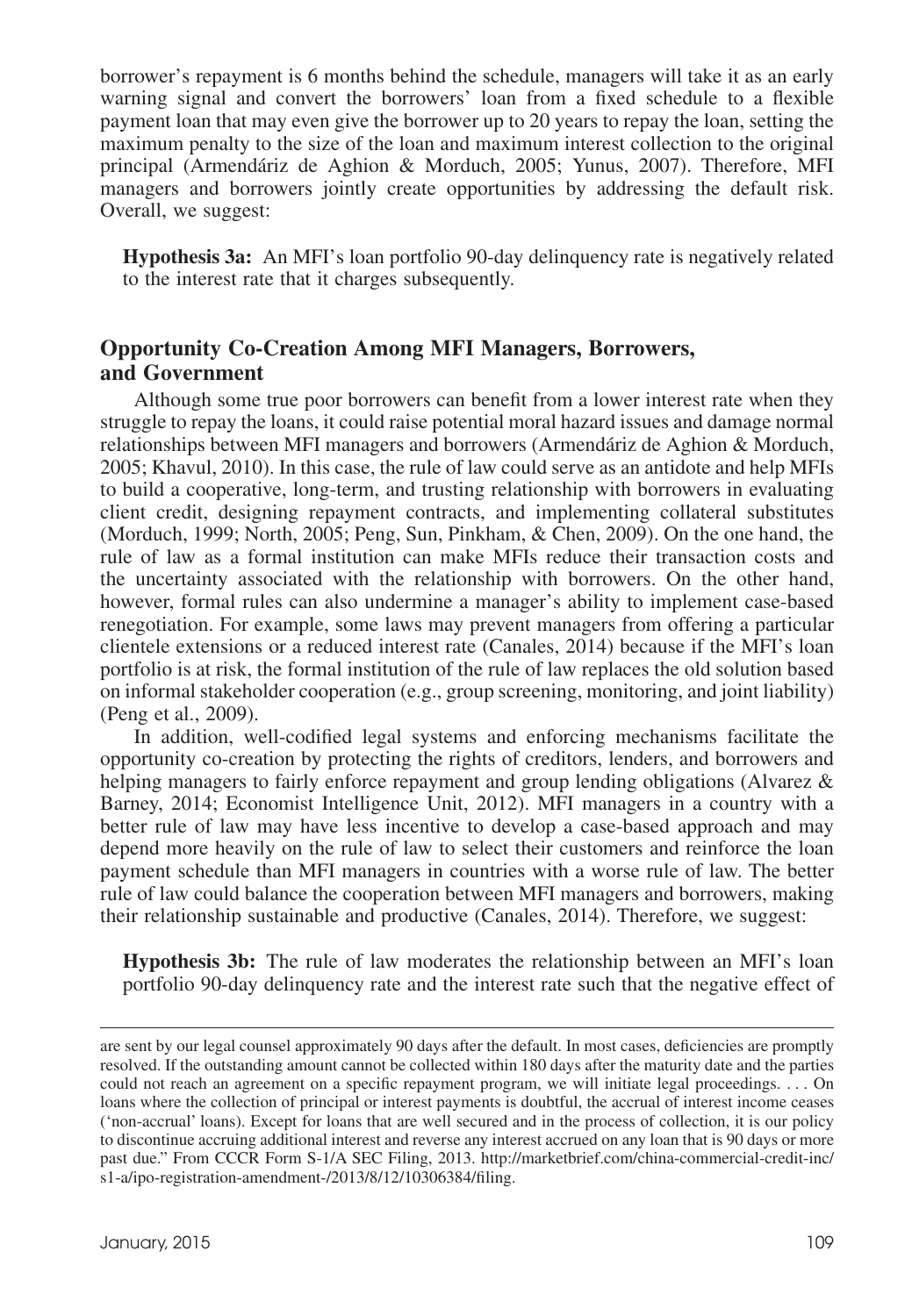an MFI's loan portfolio 90-day delinquency rate on the interest rate becomes weaker in a country with a stronger rule of law.

## **Opportunity Co-Creation Between Loan Officers and Employees**

Given that social ventures have relatively limited access to resources (Austin, Stevenson, & Wei-Skillern, 2006), MFIs should efficiently exploit existing resources. In particular, they should focus on human capital because skills and experiences of loan officers and employees are crucial for MFIs to increase efficiency and reduce costs associated with their services for the poor (Battilana & Dorado, 2010). The increased efficiency and cost reduction allow MFIs to lower interest rates. We argue that this opportunity can be co-created by loan officers and employees.

Loan officers sometimes take full responsibility for MFIs' activities regarding loans (Battilana & Dorado, 2010; Bruton et al., 2011), including marketing loans, evaluating clients, structuring loan terms (such as loan size and joint liability), and recouping defaulted loans (Canales, 2014). However, relying too much on them could weaken engagement and contributions of other employees to loan activities and customer services. Since employees influence MFIs by investing their human and intellectual capital (Ashta & Hudon, 2009; Hossain, 2013) and their impact can vary depending on how much they are empowered (Harrison et al., 2010), MFIs need to provide incentives and training to empower employees (Battilana & Dorado; Epstein & Crane, 2007). Yunus suggests that it is important for MFI employees to receive "market wages with better working conditions" and "do it with joy" (Kickul, Terjesen, Bacq, & Griffiths, 2012, p. 454). A decentralized organizational structure can be another productive way to empower employees.

A decentralized structure disperses decision-making authority throughout the organization, especially from loan officers (Dalton, Todor, Spendolini, Gordon, & Porter, 1980). This type of bottom-up structure motivates employees to improve knowledge about clients and effective communication skills and to maximize their contribution (Holcomb, Combs, Sirmon, & Sexton, 2010; Peterson, Arregle, & Martin, 2012). Thus, employees can participate in customer analysis and services (Herrenkohl, Judson, & Heffner, 1999) while only a few loan officers are fully responsible for lending activities. Also, under the decentralized structure, employees can share a vision of poverty alleviation with loan officers (Herrenkohl et al., 1999). Therefore, the loan officers and employees can have more chances to collaborate for opportunity co-creation.

In addition, MFIs with a decentralized structure can reduce the effects of loan officers' individual arbitrage and manipulation in loan activities. Based on agency theory, frontline loan officers as agents could maximize their own personal interests by charging high interest rates for a bonus when a top manager, as principal, has limited customer information (Eisenhardt, 1989). Loan officers could also transfer their responsibility and burden to the borrower group, which sometimes increases the interest rate and the likelihood of collusion or default (Armendáriz de Aghion & Morduch, 2005). However, our opportunity co-creation perspective suggests that active interactions between loan officers and employees in the decentralized structure could reduce the information asymmetries among these stakeholders (Sarasvathy et al., 2014). Therefore, we suggest:

**Hypothesis 4:** A MFI with a lower ratio of the number of loan officers to the number of employees has lower interest rates.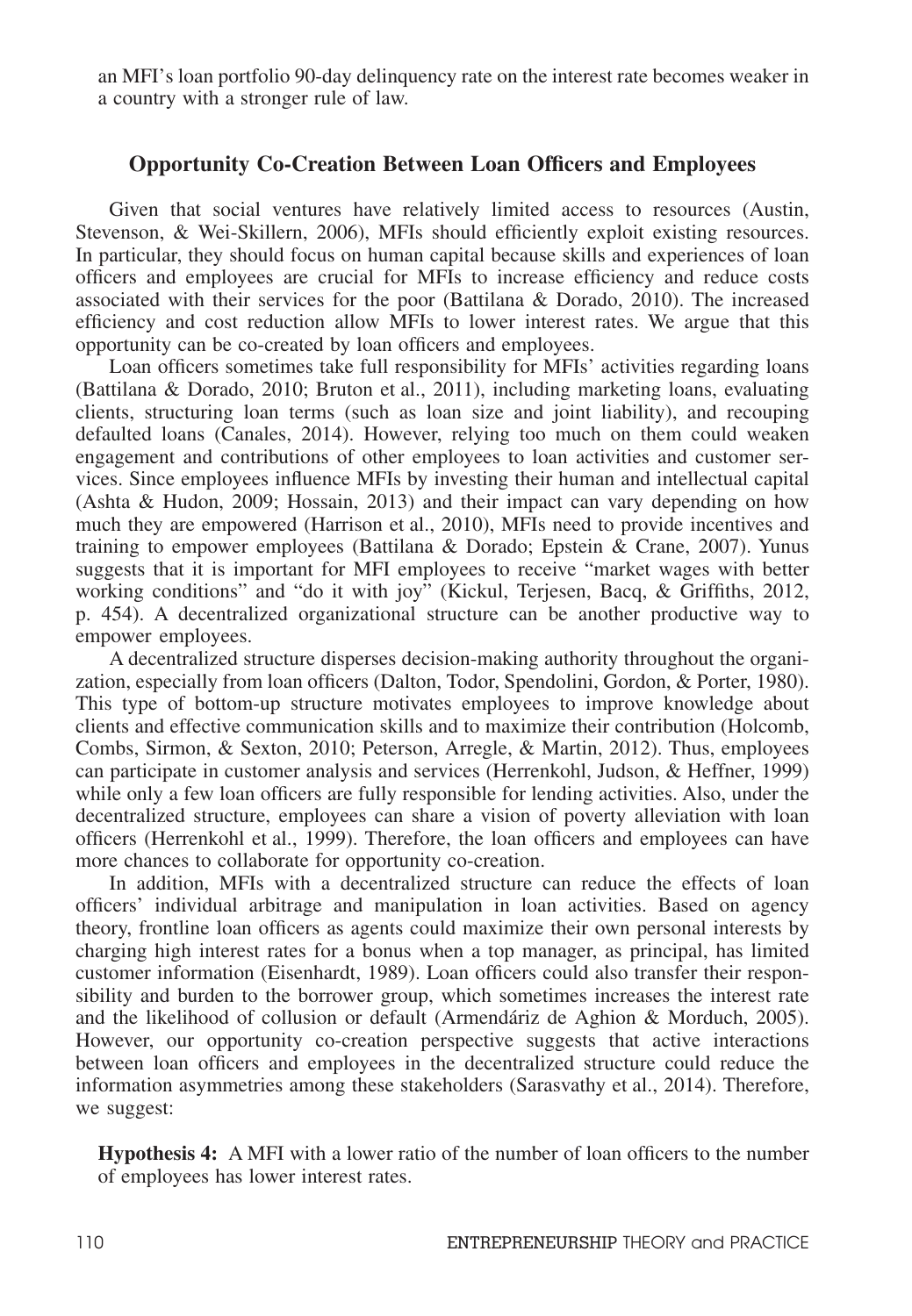## **Sample**

We collected MFI data from the MIX. One of the strong features of the MIX data is that the numbers are adjusted by international accounting standards (Cull, Demirguc-Kunt, & Morduch, 2009). In addition, the data provide not only financial information but also information on the proportion of female borrowers, as well as the legal status of MFIs and their target markets. Although there might be concerns regarding a self-selection bias with the database because MFIs voluntarily report information regarding their activities, the data present leading MFIs' activities with rigorous reporting standards (Cull et al.; Krauss & Walter, 2009). Therefore, the MIX data are currently a popular data source on MFIs (Hermes et al., 2011).

Although the original MIX data set contains information about MFIs from 1995, we focus on a period of 9 years from 2003 to 2011 (inclusive) because of the data availability on the variables in our study. After a lag of one year for all independent variables, our final sample consists of 4,187 organization-year observations from 1,154 MFIs over 8 years across 93 countries. The total asset and equity (shareholder investment) of these MFIs at the end of 2011 are \$12.02 billion and \$2.34 billion, respectively. We also collect Hofstede's cultural scores (Hofstede, Hofstede, & Minkov, 2010) and Worldwide Governance Indicators data from the World Bank (Kaufmann, Kraay, & Mastruzzi, 2011).

As Figure 1 shows, the number of active borrowers increased dramatically during the research period, suggesting the important roles that MFIs have played. The cumulative active-borrower number is 58.1 million. In particular, South Asia has experienced a significant increase in the total number of active borrowers, which exceeds that of other regions. The success of the Grameen Bank, the most prominent MFI (Bruton et al., 2011), may explain the popularity of MFIs in South Asia. However, we also find that there is a big decline between 2010 and 2011, which could contribute to the overall drop in the number of active borrowers from 2010 to 2011. The reason could be the MFI collapse events that have occurred since 2010, especially in India (Polgreen & Bajaj, 2010).

We find that the average proportion of female borrowers in microfinance programs is 64.7% during the research period. This suggests that the majority of MFI customers are women. Like that of active borrowers, the proportion of women borrowers differs by region (Figure 2). For example, the portion is largest in South Asia, where female borrowers represent more than 80% of all borrowers. It indicates that mutual selection of the partnership between MFIs and female borrowers vary across the countries.

For our dependent variable, interest rates, although there was a moderate increase between 2007 and 2008, the overall trend shows that interest rates have been going down. In particular, the interest rates of MFIs in the East Asia and Pacific regions have decreased the most (Figure 3).

## **Measures**

We summarize all variables' definitions in Table 2.

*Dependent Variable. Interest rate* is an MFI-level variable and is measured by the nominal yield on the gross portfolio, which includes both direct interest charges and penalties, commissions, and other fees charged on loan portfolios (MIX, 2005, p. 56). MFIs need more financial resources when they provide microfinance services on a small scale and in a large number of regions. Thus, MFIs' interest rates should cover both financial and nonfinancial costs (Robinson, 1996).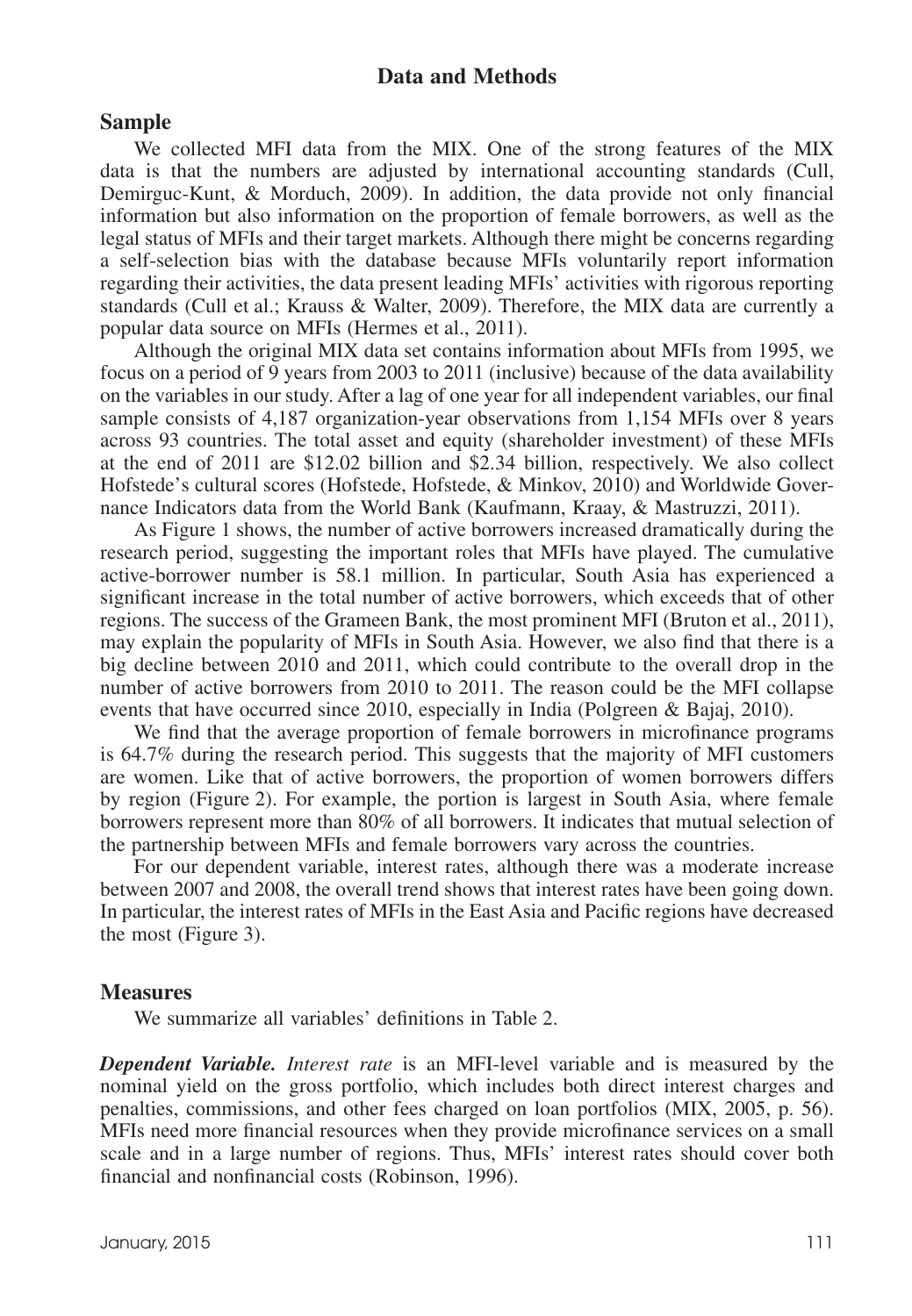



*Independent Variables.* Our independent variables include both MFI-level variables and country-level variables. (1) *Borrower community* is a country-level variable that captures the number of borrowers in a given country. It is measured by the ratio of the number of active borrowers in a given country to its total population. Higher values for this measure signify that the country has a larger borrower community relative to the overall population. (2) *Female borrowers* is an MFI-level variable that represents the ratio of the number of active female borrowers to the total number of active borrowers. (3) *Loan portfolio at risk* is an MFI-level variable measured by the outstanding balance of loans in which repayments are more than 90 days behind schedule divided by the gross loan portfolio. Although this is not default risk, it can be a good warning sign of impending default (Cull et al., 2009). (4) *Loan officer/ employee* is an MFI-level variable that represents the number of loan officers relative to the total number of employees, with loan officers being defined as personnel who mainly manage loan portfolios (Galaskiewicz & Wasserman, 1989).

*Moderator Variable. Rule of law* is a country-level variable, measured by the World Governance Indicators developed by Kaufmann et al. (2009). Several country-level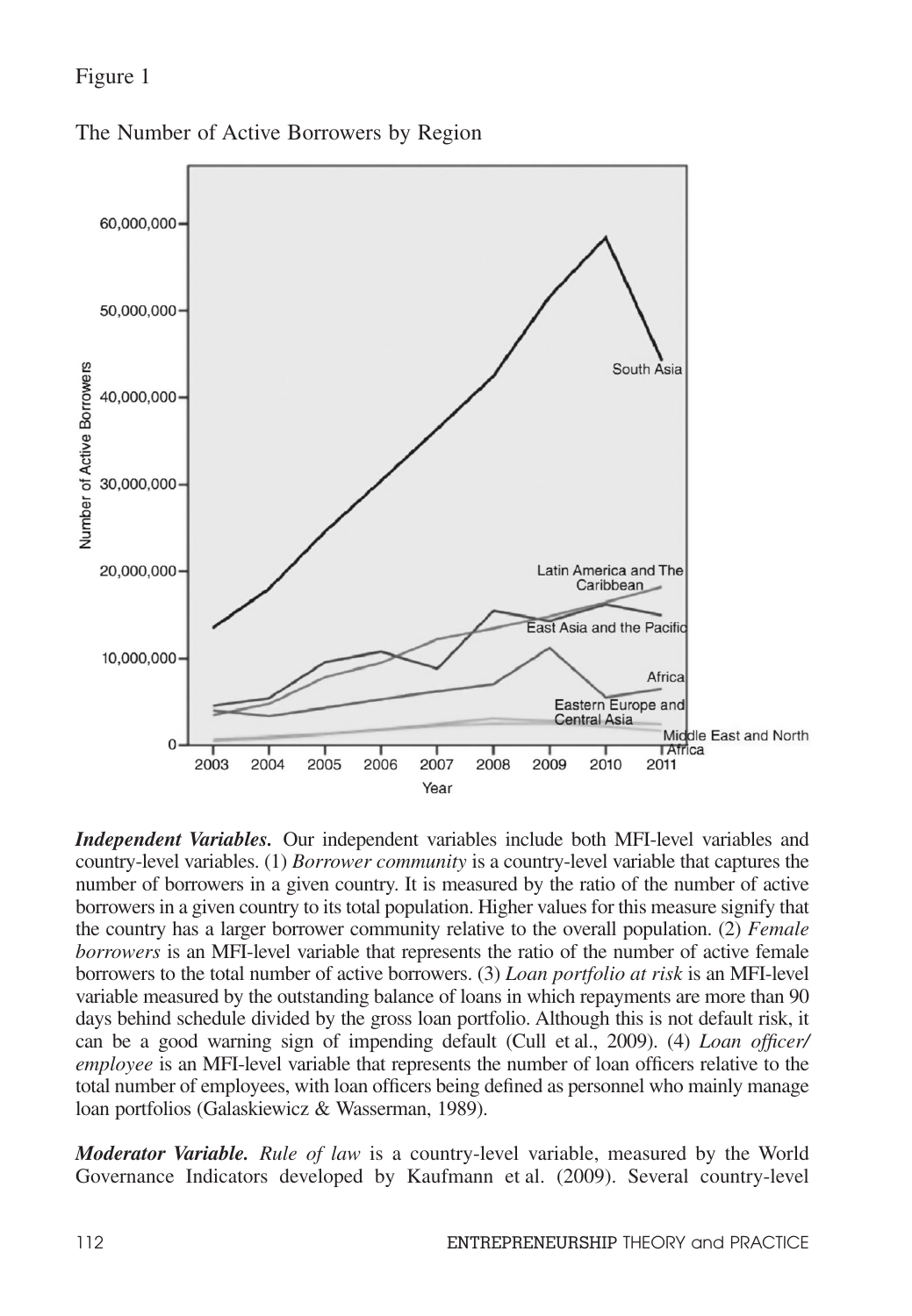



variables obtained from 31 data sources were aggregated and normalized to produce six composite indicators of institutional dimensions (Kaufmann et al., 2011). The rule of law reflects "perceptions of the extent to which agents have confidence in and abide by the rules of society, and in particular the quality of contract enforcement, property rights, the police, and the courts, as well as the likelihood of crime and violence" (Kaufmann et al., 2009, p. 8). This measure ranges from −2.5 to 2.5.

*Control Variables.* We control for *regulated MFIs*, *MFI history*, *average loan balance* (adjusted by gross national income [GNI] *per capita*), *debt-to-asset ratio*, *nonprofit* dummy, *operation efficiency*, *administrative costs*, *employee productivity*, *GDP per capita*, *performance*, *inflation*, *concentration*, *MFI status*, *MFI scale*, *MFI target*, and *MFI age*, following previous research (Cull et al., 2007; Galaskiewicz & Wasserman, 1989; Krauss & Walter, 2009; Lamin, 2013).

*Analysis and Model Estimation Strategy.* Multilevel quantitative research has gained wide attention in the field of management research (e.g., special issues in the *Academy of*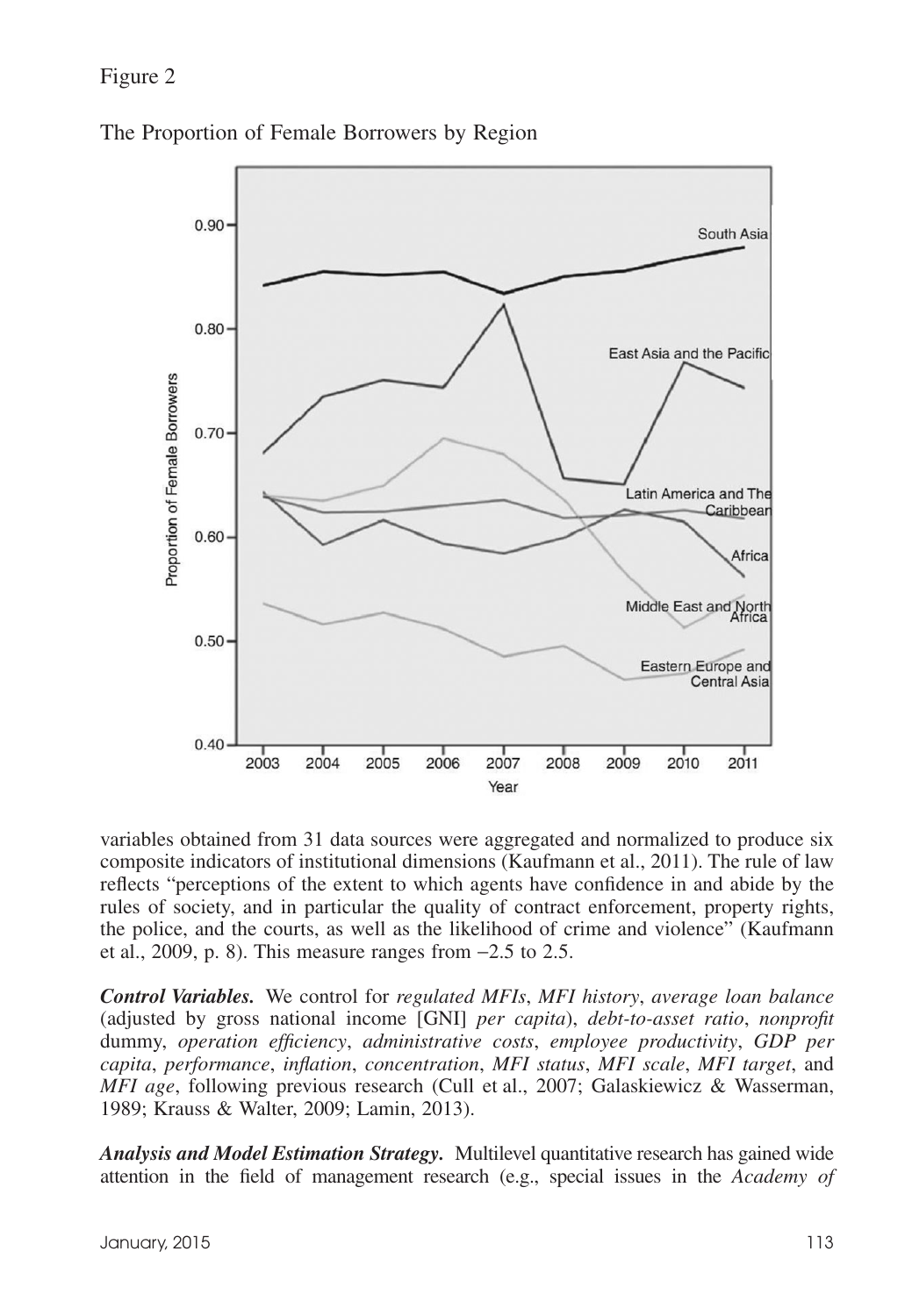



*Management Review* and the *Academy of Management Journal*) and international business (e.g., special issues in the *Journal of International Business Studies*) (Hitt, Beamish, Jackson, & Mathieu, 2007; Klein, Tosi, & Cannella, 1999; Peterson et al., 2012). Multilevel quantitative research has the advantage of accurately modeling higher-level context constructs and lower-level theoretical variables (Holcomb et al., 2010; Peterson et al., 2012). In this study, we have a three-level nested data structure. Specifically, hypothesis 2a, hypothesis 3a, and hypothesis 4 focus on the firm-level variables, and hypothesis 2b and hypothesis 3b are related to interactions between firm level and country level. MFIs nested within a country share similar institutional structures, regulation environments, economic development stages, and cultures (Caudill et al., 2009). The common practices, such as peer screening, monitoring, joint liability, and local sanctions, are all deeply embedded in local culture (Ahlin & Townsend, 2007). Therefore, the microfinance interest rate in the same year or in the same country may be more similar than firms from different years and different countries. Cross-year, crosscountry, and within-country similarities can potentially lead to intraclass (or intracountry) correlations. In other words, our 8-year, longitudinal cross-country data can lead to intratemporal and intracountry correlations.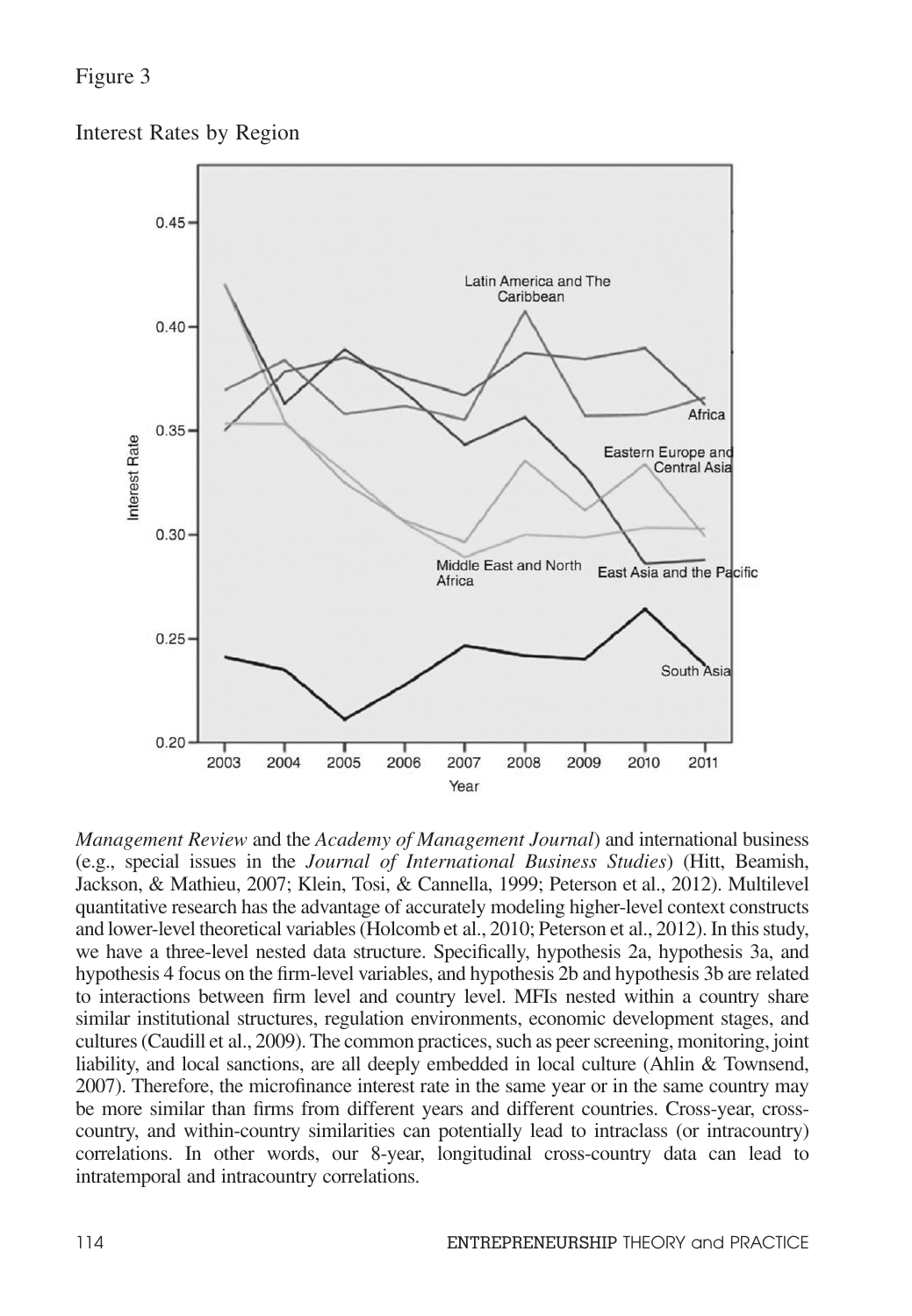# Variable Definitions

| Variable name                                    | Description                                                                                                                                                                                                                                                   | Data<br>sources |
|--------------------------------------------------|---------------------------------------------------------------------------------------------------------------------------------------------------------------------------------------------------------------------------------------------------------------|-----------------|
| Interest rate                                    | Interest and fees on loan portfolio/loan portfolio, gross, Winsorized.                                                                                                                                                                                        | <b>MIX</b>      |
| Borrower community <sup>†</sup>                  | The accumulated number of individuals or entities who currently have an<br>outstanding loan balance with MFIs in the focal country, adjusted by country<br>population, log-transformed.                                                                       | <b>MIX</b>      |
| Female borrower                                  | Number of active female borrowers/number of active borrowers $(\%)$ ,<br>Winsorized.                                                                                                                                                                          | <b>MIX</b>      |
| Loan portfolio at risk                           | Portfolio at risk >90 days/loan portfolio, gross.                                                                                                                                                                                                             | <b>MIX</b>      |
| Loan officer/employee                            | The number of loan officers/the number of total employees. A loan officer is a<br>staff member of record who is directly responsible for arranging and<br>monitoring client loans, Winsorized.                                                                | <b>MIX</b>      |
| Rule of $law^{\dagger}$                          | Perceptions of the extent to which agents have confidence in and abide by the<br>rules of society, and in particular the quality of contract enforcement,<br>property rights, the police, and the courts, as well as the likelihood of crime<br>and violence. | World Bank      |
| Regulated MFIs (regulated)                       | A dummy variable measured whether MFIs are regulated by government or not.                                                                                                                                                                                    | <b>MIX</b>      |
| MFI history <sup>†</sup>                         | The number of years since the first MFI was created in the given country,<br>log-transformed.                                                                                                                                                                 | <b>MIX</b>      |
| Average loan balance                             | Average loan balance per borrower/GNI per capita.                                                                                                                                                                                                             | <b>MIX</b>      |
| Debt/asset                                       | Debt/equity ratio.                                                                                                                                                                                                                                            | <b>MIX</b>      |
| Non profit                                       | Registered as a non-profit institution.                                                                                                                                                                                                                       | <b>MIX</b>      |
| Operation efficiency (operating<br>expense/loan) | Operating expense/loan portfolio, gross.                                                                                                                                                                                                                      | <b>MIX</b>      |
| Administrative expense                           | (Administrative expense + depreciation)/ assets, average.                                                                                                                                                                                                     | <b>MIX</b>      |
| Employee productivity<br>(borrowers per staff)   | Number of active borrowers/staff member, Winsorized.                                                                                                                                                                                                          | <b>MIX</b>      |
| <b>MFI</b> status                                | Categorical variable: registered as a bank, credit union, NBFI, rural bank, and<br>others.                                                                                                                                                                    | <b>MIX</b>      |
| Performance                                      | (Net operating income, less taxes)/equity, Winsorized.                                                                                                                                                                                                        | <b>MIX</b>      |
| MFI scale (loan portfolio scale)                 | Categorical variable: large, medium, and small scale of gross loan portfolio.                                                                                                                                                                                 | <b>MIX</b>      |
| MFI target market (MFI target)                   | Categorical variable: target market: low end, broad, high end, and small<br>business.                                                                                                                                                                         | <b>MIX</b>      |
| MFI age <sup>†</sup>                             | Categorical variable: new (1–4 years), young (5–8 years), and mature (more<br>than 8 years).                                                                                                                                                                  | <b>MIX</b>      |
| Concentration <sup>†</sup>                       | Measured by the four-firm industry concentration in the focal country to<br>capture the market structure and competition.                                                                                                                                     | <b>MIX</b>      |
| Inflation <sup>†</sup>                           | Inflation based on consumer price index.                                                                                                                                                                                                                      | World Bank      |
| GDP per capita <sup>†</sup>                      | Total GDP is divided by the resident population on a country, log-transformed.                                                                                                                                                                                | World Bank      |

A brief measure in parentheses; † Data in country level.

Methodologically, addressing the existence of an intracountry correlation is necessary because it changes the error variance in traditional linear regression models and violates the assumption of observation independence, thus increasing the probability of type I and type II errors (Hox, 2010; Kreft & Leeuw, 1998). Our sample shows an intraclass correlation of 0.110, suggesting that 11.0% of the variation of interest rate is explained by the intra-country correlation.<sup>4</sup>

<sup>4.</sup> An intraclass correlation value above 0.10 indicates the importance of such correlations and necessitates multilevel analysis (Bliese & Ployhart, 2002).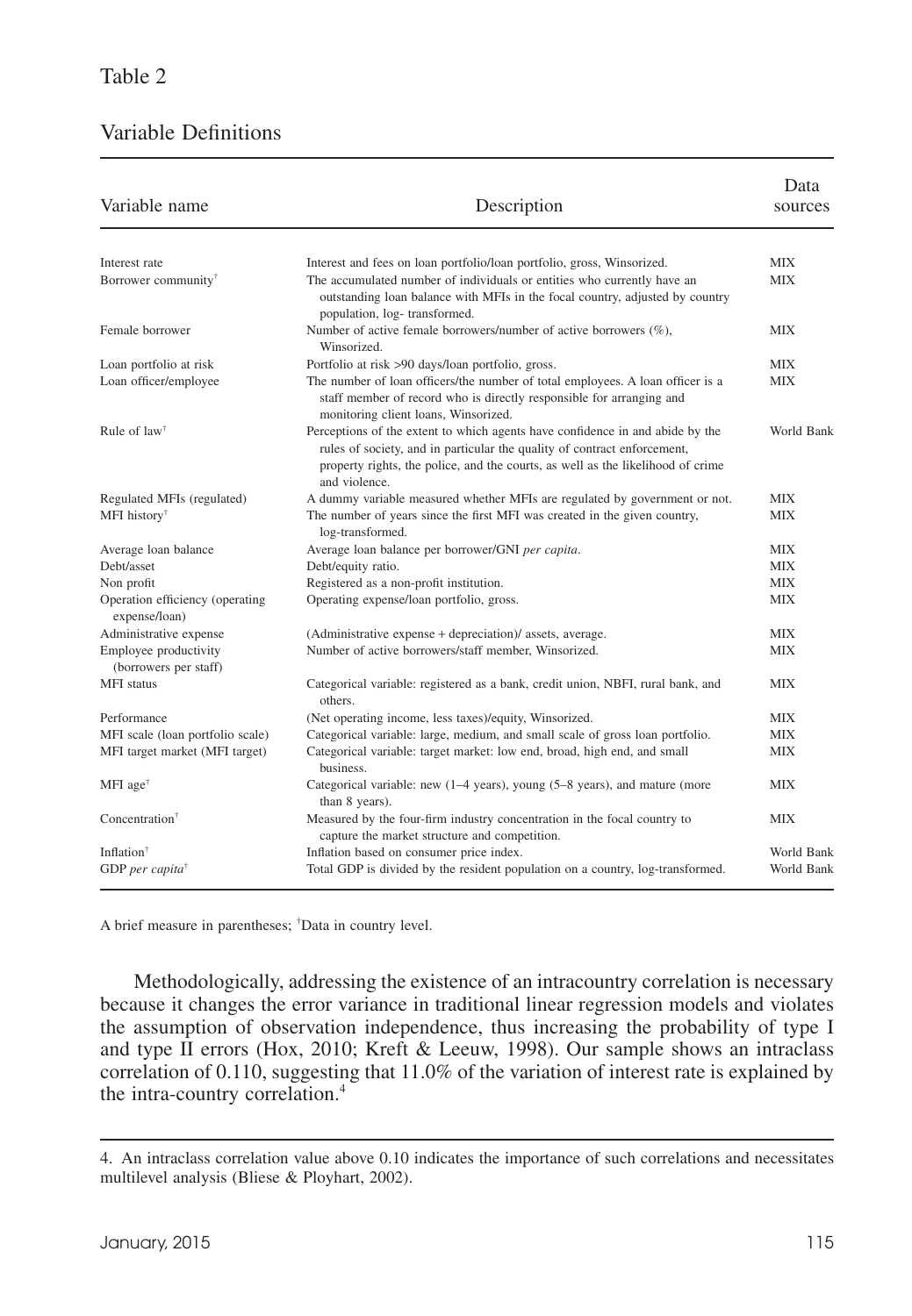To control for cross-year, intra-country correlation, as well as cross-country variation, we build and estimate a series of multilevel mixed models with the "xtmixed" command in Stata version 10 (Holcomb et al., 2010; Rabe-Hesketh & Skrondal, 2008). Specifically, level 1 is within MFIs across time periods, level 2 is within MFIs across countries, and level 3 is within MFIs intra-countries.

## **Findings**

To reduce the effect of possible spurious outliers, we winsorize the highest value (99.5%) and the lowest value (0.5%) of the *interest rate*, *female borrower*, *loan officer/ employee*, and *performance* (return on equity [ROE]), and replace them with the next value counting inwards from the extremes. Descriptive statistics are presented in Table 3. The mean for the interest rate of all MFIs is 33.7% between 2003 and 2011. The standard deviations of some variables, such as *borrowers per staff*, are very high, indicating the highly unbalanced distribution of mutual selection between MFIs and borrowers. In addition, governments regulate a majority of MFIs, and approximately 63% of all MFIs are made up of nonprofit organizations. The table also shows that, on average, MFIs have approximately 10 years of history at the country level. We further test the variation inflation factor (VIF) in the regression with the main and control variables. The highest VIF of all variables is 9.04, with the average being 2.05.

Table 4 displays our multilevel mixed-model estimations on the nominal interest rate. Model 1, as the baseline model, includes all control variables. Step-by-step, we add *borrower community* in model 2, *female borrowers* in model 3, *loan portfolio at risk* in model 4, and *loan officer/employee* to present the decentralized organizational structure in model 5. An interaction between *female borrowers* and *rule of law* is included in model 6, and an interaction between *loan portfolio at risk* and *rule of law* is included separately in model 7. Model 8 is the full model.

As shown in Table 4, the results pertaining to most of the hypotheses are robust across all models. Model 1 reveals that several control variables have a significant relationship with an MFI's interest rate. For example, the coefficient for *average loan balance* is negatively significant at *p* < .01. This implies that MFIs increase the interest rate when they serve low-amount borrowers. *Debt/asset* has a significant negative relationship with the interest rate. We also find that MFIs' operation efficiency measures, *operating expense/loan*, *administrative expense*, and *borrowers per staff*, have a very significant relationship with the interest rate. Although MFI performance significantly affects the interest rate, the significant level of estimations regarding various stakeholders—e.g., government (*regulated*), clients (the poor and women), creditors, owners (*debt/asset*), managers (*operating expense/loan*, *administrative expense*), employees (*borrowers per staff*), and different banks (e.g., *community-based rural bank*) indicates that MFI stakeholders can also play an important role in cutting interest rates for the poor.

Hypothesis 1 suggests that borrowers in larger borrower communities will have lower interest rates. The results of model 2 indicate that the coefficient of *borrower community* is significantly negative on the interest rate ( $\beta = -0.0674$ ; *p* < .001). Therefore, hypothesis 1 is strongly supported. For every 1% increase in the size of the borrower community, the interest rate of the following year decreases by 0.0674%. Hypothesis 2a posits that the portion of female borrowers (*female borrowers*) is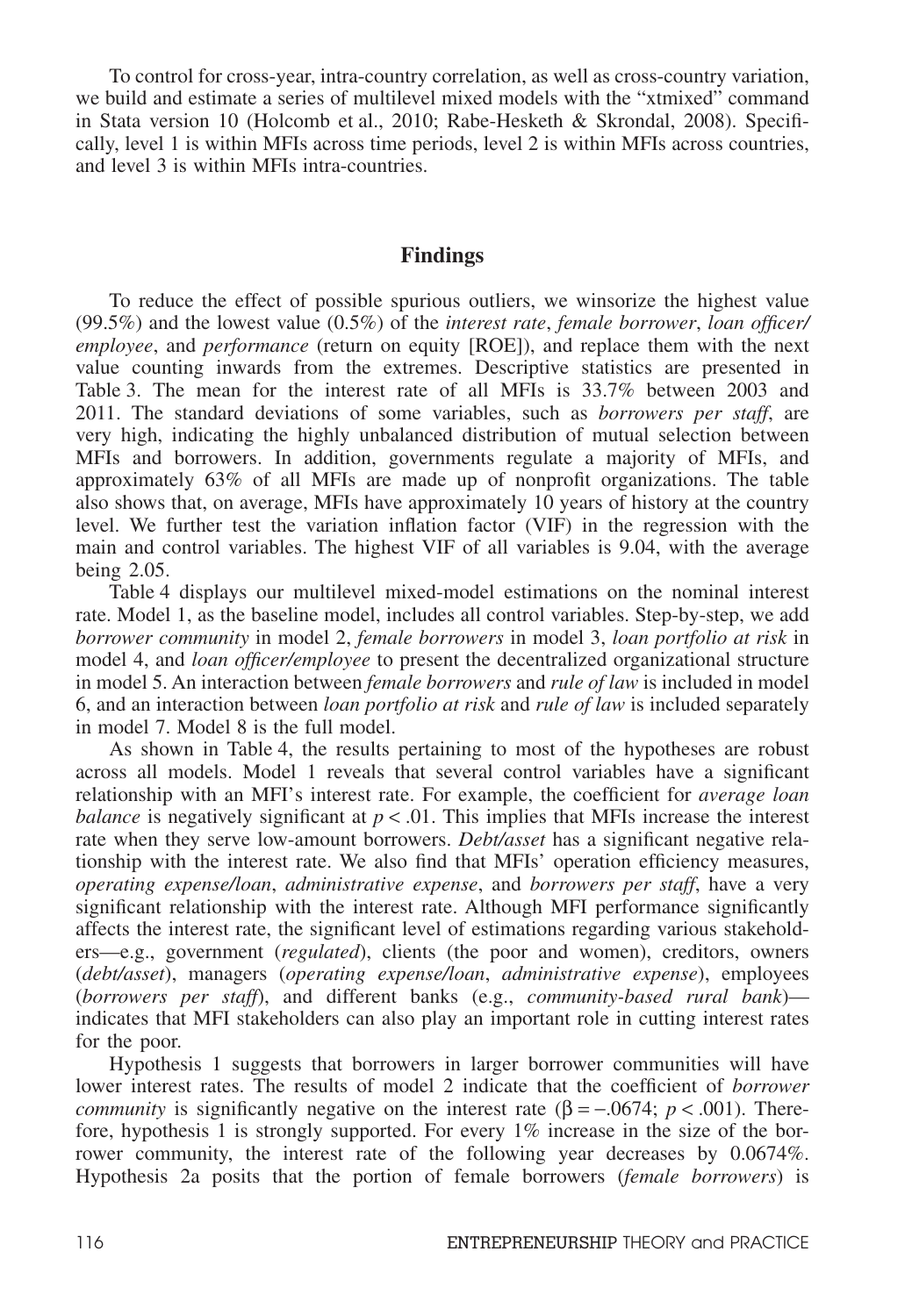|                            |                                                                                                    |                                                             | 3 | 4                                                                                                                                                                                                                                                                                                             | $\overline{5}$                                                                                                                                                                                                                                                                                      | $\circ$ | $\overline{a}$ | $\infty$ | $\circ$                                                                                                                                                                                                                                                                                           | $\overline{10}$ | $\Box$                                                                                                                                                                                                                                                                                                                            | $\overline{2}$                                                                                                                                                                                                                                                                                                                   | 13                                                                                                                                | $\overline{4}$                                                                                                                  | $\overline{15}$                                               | $\overline{16}$                                      | $\overline{17}$                                                                      | $\frac{8}{18}$                   |
|----------------------------|----------------------------------------------------------------------------------------------------|-------------------------------------------------------------|---|---------------------------------------------------------------------------------------------------------------------------------------------------------------------------------------------------------------------------------------------------------------------------------------------------------------|-----------------------------------------------------------------------------------------------------------------------------------------------------------------------------------------------------------------------------------------------------------------------------------------------------|---------|----------------|----------|---------------------------------------------------------------------------------------------------------------------------------------------------------------------------------------------------------------------------------------------------------------------------------------------------|-----------------|-----------------------------------------------------------------------------------------------------------------------------------------------------------------------------------------------------------------------------------------------------------------------------------------------------------------------------------|----------------------------------------------------------------------------------------------------------------------------------------------------------------------------------------------------------------------------------------------------------------------------------------------------------------------------------|-----------------------------------------------------------------------------------------------------------------------------------|---------------------------------------------------------------------------------------------------------------------------------|---------------------------------------------------------------|------------------------------------------------------|--------------------------------------------------------------------------------------|----------------------------------|
|                            |                                                                                                    |                                                             |   |                                                                                                                                                                                                                                                                                                               |                                                                                                                                                                                                                                                                                                     |         |                |          |                                                                                                                                                                                                                                                                                                   |                 |                                                                                                                                                                                                                                                                                                                                   |                                                                                                                                                                                                                                                                                                                                  |                                                                                                                                   |                                                                                                                                 |                                                               |                                                      |                                                                                      |                                  |
| . Interest rate            |                                                                                                    |                                                             |   |                                                                                                                                                                                                                                                                                                               |                                                                                                                                                                                                                                                                                                     |         |                |          |                                                                                                                                                                                                                                                                                                   |                 |                                                                                                                                                                                                                                                                                                                                   |                                                                                                                                                                                                                                                                                                                                  |                                                                                                                                   |                                                                                                                                 |                                                               |                                                      |                                                                                      |                                  |
| Borrower community         | $-0.123$                                                                                           |                                                             |   |                                                                                                                                                                                                                                                                                                               |                                                                                                                                                                                                                                                                                                     |         |                |          |                                                                                                                                                                                                                                                                                                   |                 |                                                                                                                                                                                                                                                                                                                                   |                                                                                                                                                                                                                                                                                                                                  |                                                                                                                                   |                                                                                                                                 |                                                               |                                                      |                                                                                      |                                  |
| 3. Female borrower         | 0.237                                                                                              | 0.062                                                       |   |                                                                                                                                                                                                                                                                                                               |                                                                                                                                                                                                                                                                                                     |         |                |          |                                                                                                                                                                                                                                                                                                   |                 |                                                                                                                                                                                                                                                                                                                                   |                                                                                                                                                                                                                                                                                                                                  |                                                                                                                                   |                                                                                                                                 |                                                               |                                                      |                                                                                      |                                  |
| 4. Loan portfolio at risk  | $-0.107$                                                                                           | 0.003                                                       |   |                                                                                                                                                                                                                                                                                                               |                                                                                                                                                                                                                                                                                                     |         |                |          |                                                                                                                                                                                                                                                                                                   |                 |                                                                                                                                                                                                                                                                                                                                   |                                                                                                                                                                                                                                                                                                                                  |                                                                                                                                   |                                                                                                                                 |                                                               |                                                      |                                                                                      |                                  |
| 5. Loan officer/employee   | 0.113                                                                                              | 0.016                                                       |   | $\begin{array}{l} 1.67 \\ 1.67 \\ 1.67 \\ 1.68 \\ 1.69 \\ 1.61 \\ 1.61 \\ 1.62 \\ 1.63 \\ 1.64 \\ 1.65 \\ 1.67 \\ 1.68 \\ 1.69 \\ 1.61 \\ 1.61 \\ 1.61 \\ 1.62 \\ 1.63 \\ 1.64 \\ 1.65 \\ 1.67 \\ 1.67 \\ 1.68 \\ 1.69 \\ 1.61 \\ 1.61 \\ 1.62 \\ 1.63 \\ 1.64 \\ 1.65 \\ 1.67 \\ 1.68 \\ 1.69 \\ 1.69 \\ 1.$ |                                                                                                                                                                                                                                                                                                     |         |                |          |                                                                                                                                                                                                                                                                                                   |                 |                                                                                                                                                                                                                                                                                                                                   |                                                                                                                                                                                                                                                                                                                                  |                                                                                                                                   |                                                                                                                                 |                                                               |                                                      |                                                                                      |                                  |
| 6. Rule of law             | $-0.016$                                                                                           |                                                             |   |                                                                                                                                                                                                                                                                                                               |                                                                                                                                                                                                                                                                                                     |         |                |          |                                                                                                                                                                                                                                                                                                   |                 |                                                                                                                                                                                                                                                                                                                                   |                                                                                                                                                                                                                                                                                                                                  |                                                                                                                                   |                                                                                                                                 |                                                               |                                                      |                                                                                      |                                  |
| 7. Regulated               |                                                                                                    |                                                             |   |                                                                                                                                                                                                                                                                                                               |                                                                                                                                                                                                                                                                                                     |         |                |          |                                                                                                                                                                                                                                                                                                   |                 |                                                                                                                                                                                                                                                                                                                                   |                                                                                                                                                                                                                                                                                                                                  |                                                                                                                                   |                                                                                                                                 |                                                               |                                                      |                                                                                      |                                  |
| 8. MFI history             | $\begin{array}{c} 60 \\ 700 \\ 600 \\ -151 \\ -613 \\ -184 \\ -109 \\ -190 \\ -109 \\ \end{array}$ | 0.126<br>0.025<br>0.035<br>0.035<br>0.035<br>0.031<br>0.023 |   |                                                                                                                                                                                                                                                                                                               | $\begin{array}{l} 1.026 \\ 0.142 \\ 0.956 \\ 0.921 \\ 0.930 \\ 0.010 \\ 0.010 \\ 0.010 \\ 0.010 \\ 0.010 \\ 0.000 \\ 0.000 \\ 0.010 \\ 0.010 \\ 0.000 \\ 0.010 \\ 0.010 \\ 0.010 \\ 0.010 \\ 0.010 \\ 0.010 \\ 0.010 \\ 0.010 \\ 0.010 \\ 0.010 \\ 0.010 \\ 0.010 \\ 0.010 \\ 0.010 \\ 0.010 \\ 0.$ |         |                |          |                                                                                                                                                                                                                                                                                                   |                 |                                                                                                                                                                                                                                                                                                                                   |                                                                                                                                                                                                                                                                                                                                  |                                                                                                                                   |                                                                                                                                 |                                                               |                                                      |                                                                                      |                                  |
| 9. Average loan balance    |                                                                                                    |                                                             |   |                                                                                                                                                                                                                                                                                                               |                                                                                                                                                                                                                                                                                                     |         |                |          |                                                                                                                                                                                                                                                                                                   |                 |                                                                                                                                                                                                                                                                                                                                   |                                                                                                                                                                                                                                                                                                                                  |                                                                                                                                   |                                                                                                                                 |                                                               |                                                      |                                                                                      |                                  |
| 10. Debt/asset             |                                                                                                    |                                                             |   |                                                                                                                                                                                                                                                                                                               |                                                                                                                                                                                                                                                                                                     |         |                |          |                                                                                                                                                                                                                                                                                                   |                 |                                                                                                                                                                                                                                                                                                                                   |                                                                                                                                                                                                                                                                                                                                  |                                                                                                                                   |                                                                                                                                 |                                                               |                                                      |                                                                                      |                                  |
| 11. Non profit             |                                                                                                    |                                                             |   |                                                                                                                                                                                                                                                                                                               |                                                                                                                                                                                                                                                                                                     |         |                |          |                                                                                                                                                                                                                                                                                                   |                 |                                                                                                                                                                                                                                                                                                                                   |                                                                                                                                                                                                                                                                                                                                  |                                                                                                                                   |                                                                                                                                 |                                                               |                                                      |                                                                                      |                                  |
| 12. Operating expense/loan | 0.549                                                                                              |                                                             |   |                                                                                                                                                                                                                                                                                                               |                                                                                                                                                                                                                                                                                                     |         |                |          |                                                                                                                                                                                                                                                                                                   |                 |                                                                                                                                                                                                                                                                                                                                   |                                                                                                                                                                                                                                                                                                                                  |                                                                                                                                   |                                                                                                                                 |                                                               |                                                      |                                                                                      |                                  |
| 13. Administrative expense | 0.559                                                                                              |                                                             |   |                                                                                                                                                                                                                                                                                                               |                                                                                                                                                                                                                                                                                                     |         |                |          |                                                                                                                                                                                                                                                                                                   |                 |                                                                                                                                                                                                                                                                                                                                   |                                                                                                                                                                                                                                                                                                                                  |                                                                                                                                   |                                                                                                                                 |                                                               |                                                      |                                                                                      |                                  |
| 14. Borrowers per staff    | $-0.077$                                                                                           |                                                             |   |                                                                                                                                                                                                                                                                                                               |                                                                                                                                                                                                                                                                                                     |         |                |          | $\begin{array}{l} 1.000\\ 0.057\\ 0.115\\ -0.115\\ -0.108\\ -0.108\\ -0.035\\ -0.008\\ -0.008\\ -0.001\\ -0.001\\ -0.001\\ -0.001\\ -0.001\\ -0.001\\ -0.001\\ -0.001\\ -0.001\\ -0.001\\ -0.001\\ -0.001\\ -0.001\\ -0.001\\ -0.001\\ -0.001\\ -0.001\\ -0.001\\ -0.001\\ -0.001\\ -0.001\\ -0.$ |                 | $\begin{array}{c} 1.000 \\ -0.023 \\ -0.033 \\ -0.033 \\ -0.035 \\ -0.035 \\ -0.035 \\ -0.035 \\ -0.035 \\ -0.035 \\ -0.000 \\ -0.000 \\ -1.000 \\ -1.000 \\ -1.000 \\ -0.000 \\ -0.000 \\ -0.000 \\ -0.000 \\ -0.000 \\ -0.000 \\ -0.000 \\ -0.000 \\ -0.000 \\ -0.000 \\ -0.000 \\ -0.000 \\ -0.000 \\ -0.000 \\ -0.000 \\ -0.$ | $\begin{array}{l} 1.000 \\ 0.302 \\ -0.005 \\ -0.002 \\ -0.003 \\ -0.003 \\ -0.003 \\ -0.003 \\ -0.003 \\ -0.003 \\ -0.003 \\ -0.003 \\ -0.003 \\ -0.003 \\ -0.003 \\ -0.003 \\ -0.003 \\ -0.003 \\ -0.003 \\ -0.003 \\ -0.003 \\ -0.003 \\ -0.003 \\ -0.003 \\ -0.003 \\ -0.003 \\ -0.003 \\ -0.003 \\ -0.003 \\ -0.003 \\ -0.$ | $\begin{array}{l} 1.000\\ -0.033\\ -0.033\\ 0.005\\ -0.038\\ 0.004\\ 0.008\\ 0.007\\ 0.000\\ 0.001\\ 1.179\\ 1.179\\ \end{array}$ |                                                                                                                                 |                                                               |                                                      |                                                                                      |                                  |
| 15. GDP per capita         | 0.115                                                                                              |                                                             |   |                                                                                                                                                                                                                                                                                                               |                                                                                                                                                                                                                                                                                                     |         |                |          |                                                                                                                                                                                                                                                                                                   |                 |                                                                                                                                                                                                                                                                                                                                   |                                                                                                                                                                                                                                                                                                                                  |                                                                                                                                   |                                                                                                                                 |                                                               |                                                      |                                                                                      |                                  |
| 16. Performance            | $-0.041$                                                                                           |                                                             |   |                                                                                                                                                                                                                                                                                                               |                                                                                                                                                                                                                                                                                                     |         |                |          |                                                                                                                                                                                                                                                                                                   |                 |                                                                                                                                                                                                                                                                                                                                   |                                                                                                                                                                                                                                                                                                                                  |                                                                                                                                   |                                                                                                                                 |                                                               |                                                      |                                                                                      |                                  |
| 17. Inflation              | 0.041                                                                                              | $-0.124$                                                    |   |                                                                                                                                                                                                                                                                                                               |                                                                                                                                                                                                                                                                                                     |         |                |          |                                                                                                                                                                                                                                                                                                   |                 |                                                                                                                                                                                                                                                                                                                                   |                                                                                                                                                                                                                                                                                                                                  |                                                                                                                                   |                                                                                                                                 |                                                               |                                                      |                                                                                      |                                  |
| 18. Concentration          | 0.002                                                                                              | $-0.218$                                                    |   |                                                                                                                                                                                                                                                                                                               |                                                                                                                                                                                                                                                                                                     |         |                |          |                                                                                                                                                                                                                                                                                                   |                 |                                                                                                                                                                                                                                                                                                                                   |                                                                                                                                                                                                                                                                                                                                  |                                                                                                                                   | $\begin{array}{r} 1.000 \\ -0.069 \\ -0.013 \\ -0.013 \\ -0.062 \\ 140.592 \\ 167.765 \\ 2.000 \\ 2.000 \\ 578.000 \end{array}$ | $1.000$<br>0.022<br>0.015<br>0.015<br>7.505<br>7.509<br>4.795 | $1.000$<br>0.012<br>0.034<br>0.078<br>0.668<br>4.655 | $\begin{array}{c} 1.000 \\ 0.025 \\ 0.073 \\ 0.057 \\ 0.637 \\ 0.634 \\ \end{array}$ |                                  |
| Mean                       | 0.337                                                                                              | 0.033                                                       |   |                                                                                                                                                                                                                                                                                                               |                                                                                                                                                                                                                                                                                                     |         |                |          |                                                                                                                                                                                                                                                                                                   |                 |                                                                                                                                                                                                                                                                                                                                   |                                                                                                                                                                                                                                                                                                                                  |                                                                                                                                   |                                                                                                                                 |                                                               |                                                      |                                                                                      |                                  |
| Standard deviation         | 0.174                                                                                              | 0.032                                                       |   |                                                                                                                                                                                                                                                                                                               |                                                                                                                                                                                                                                                                                                     |         |                |          |                                                                                                                                                                                                                                                                                                   |                 |                                                                                                                                                                                                                                                                                                                                   |                                                                                                                                                                                                                                                                                                                                  |                                                                                                                                   |                                                                                                                                 |                                                               |                                                      |                                                                                      | 1.000<br>0.082<br>0.021<br>0.648 |
| Minimum                    | 0.041                                                                                              | 0.000                                                       |   |                                                                                                                                                                                                                                                                                                               |                                                                                                                                                                                                                                                                                                     |         |                |          |                                                                                                                                                                                                                                                                                                   |                 |                                                                                                                                                                                                                                                                                                                                   |                                                                                                                                                                                                                                                                                                                                  |                                                                                                                                   |                                                                                                                                 |                                                               |                                                      |                                                                                      |                                  |
| Maximurr                   | $\frac{12}{2}$                                                                                     | 0.162                                                       |   |                                                                                                                                                                                                                                                                                                               |                                                                                                                                                                                                                                                                                                     |         |                |          |                                                                                                                                                                                                                                                                                                   |                 |                                                                                                                                                                                                                                                                                                                                   |                                                                                                                                                                                                                                                                                                                                  |                                                                                                                                   |                                                                                                                                 |                                                               |                                                      |                                                                                      |                                  |
|                            |                                                                                                    |                                                             |   |                                                                                                                                                                                                                                                                                                               |                                                                                                                                                                                                                                                                                                     |         |                |          |                                                                                                                                                                                                                                                                                                   |                 |                                                                                                                                                                                                                                                                                                                                   |                                                                                                                                                                                                                                                                                                                                  |                                                                                                                                   |                                                                                                                                 |                                                               |                                                      |                                                                                      |                                  |

Correlations above 1.201 and significant at the .05 level are in bold. Correlations above |.20| and significant at the .05 level are in bold.

Table 3

Descriptive Statistics and Correlation

Descriptive Statistics and Correlation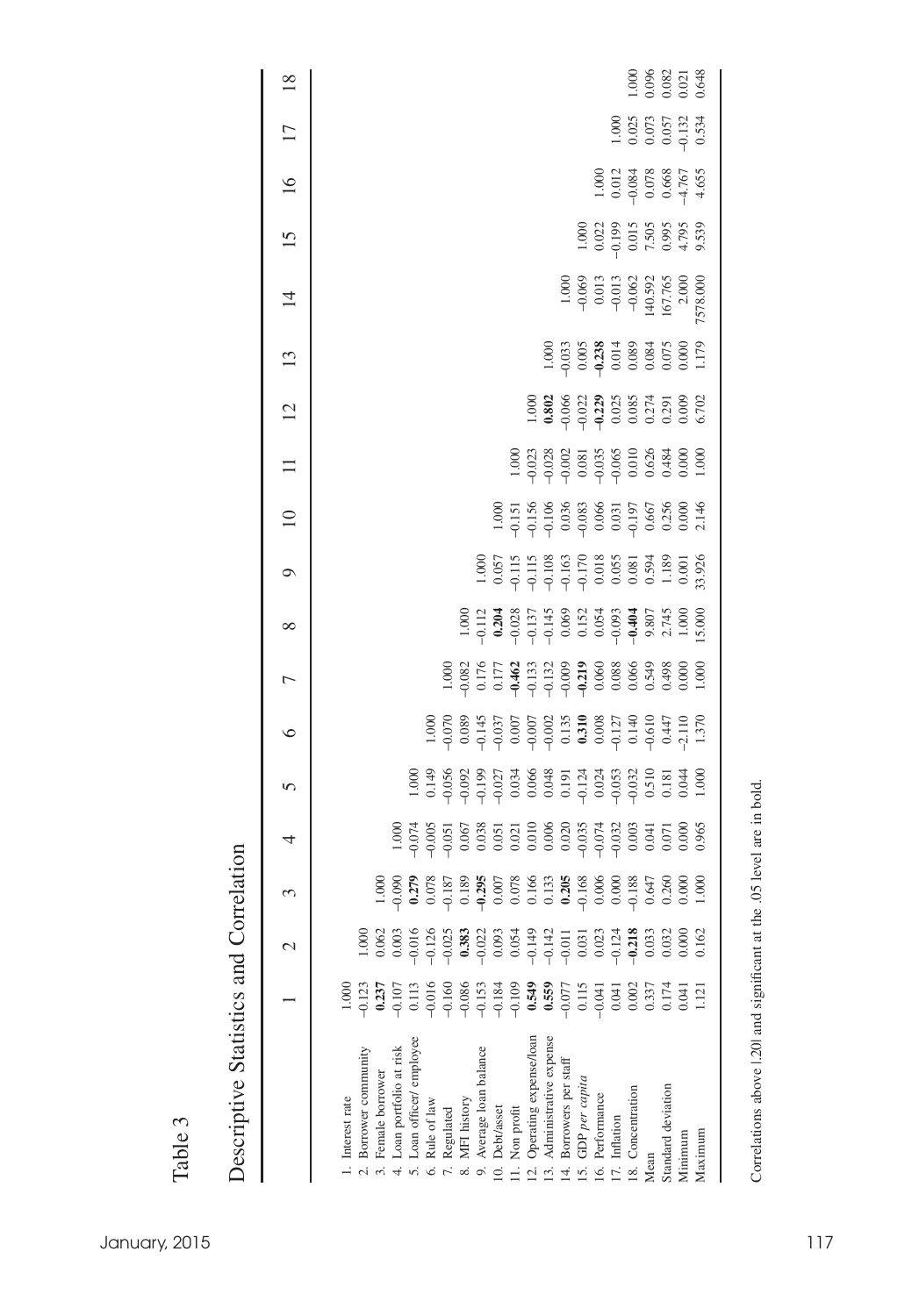Results of Multilevel Mixed Models on Interest Rates Results of Multilevel Mixed Models on Interest Rates

|                                                                     | Model                    | Model 2              | Model 3                                   | Model 4                                   | Model 5                                   | Model 6                                    | Model 7                                   | Model 8                                  |
|---------------------------------------------------------------------|--------------------------|----------------------|-------------------------------------------|-------------------------------------------|-------------------------------------------|--------------------------------------------|-------------------------------------------|------------------------------------------|
|                                                                     |                          |                      |                                           |                                           |                                           |                                            |                                           |                                          |
| Independent                                                         |                          |                      |                                           |                                           |                                           |                                            |                                           |                                          |
| Borrower community (hypothesis 1)<br>emale borrower (hypothesis 2a) |                          | $-0.674***$ (0.158)  | $-0.695***$ (0.160)<br>$0.086***$ (0.009) | $-0.708***$ (0.159)<br>$0.080***$ (0.009) | $-0.705***$ (0.159)<br>$0.077***$ (0.009) | $-0.707***$ (0.158)<br>$0.036**$ $(0.014)$ | $-0.707***$ (0.159)<br>$0.076***$ (0.009) | $-0.708***$ (0.158)<br>$0.037**$ (0.014) |
| oan portfolio at risk (hypothesis 3a)                               |                          |                      |                                           | $-0.178***$ (0.024)                       | $-0.175***$ (0.024)                       | $-0.172***$ (0.024)                        | $-0.109**$ (0.039)                        | $-0.116**$ (0.039)                       |
| oan officer/employee (hypothesis 4)                                 |                          |                      |                                           |                                           | $0.046***$ (0.011)                        | $0.047***$ (0.011)                         | $0.046***$ (0.011)                        | $0.047***$ (0.011)                       |
| nteraction                                                          |                          |                      |                                           |                                           |                                           |                                            |                                           |                                          |
| emale borrower x rule of law                                        |                          |                      |                                           |                                           |                                           | $-0.067***$ (0.016)                        |                                           | $-0.064***$ (0.016)                      |
| (hypothesis 2b)                                                     |                          |                      |                                           |                                           |                                           |                                            |                                           |                                          |
| oan portfolio at risk × rule of<br>law (hypothesis 3b)              |                          |                      |                                           |                                           |                                           |                                            | $0.124*(0.057)$                           | $0.106^{\dagger} (0.057)$                |
| Moderator                                                           |                          |                      |                                           |                                           |                                           |                                            |                                           |                                          |
| Rule of law                                                         | $-0.023*(0.009)$         | $-0.024**$ (0.009)   | $-0.024**$ (0.009)                        | $-0.023*(0.009)$                          | $-0.024**$ (0.009)                        | 0.016(0.013)                               | $-0.029**$ (0.009)                        | 0.011(0.014)                             |
| <b>Control</b>                                                      |                          |                      |                                           |                                           |                                           |                                            |                                           |                                          |
| Regulated                                                           | $-0.024***$ (0.005)      | $-0.024***$ (0.005)  | $-0.023***$ (0.005)                       | $-0.023***$ (0.005)                       | $-0.023***$ (0.005)                       | $-0.023***$ (0.005)                        | $-0.024***$ (0.005)                       | $-0.023***$ (0.005)                      |
| <b>MFI</b> history                                                  | 0.000(0.002)             | 0.003(0.002)         | 0.003(0.002)                              | 0.002(0.002)                              | 0.001(0.002)                              | 0.002(0.002)                               | 0.002(0.002)                              | 0.002(0.002)                             |
| Average loan balance                                                | $-0.007**$ (0.002)       | $-0.007**$ (0.002)   | $-0.006*$ (0.002)                         | $-0.006*(0.002)$                          | $-0.005*(0.002)$                          | $-0.005*$ (0.002)                          | $-0.005*$ (0.002)                         | $-0.005*(0.002)$                         |
| <b>Debt/asset</b>                                                   | $-0.029***$ (0.007)      | $-0.029***$ (0.007)  | $-0.029***$ (0.008)                       | $-0.027***$ (0.008)                       | $-0.028***$ (0.008)                       | $-0.029***$ (0.008)                        | $-0.027***$ (0.008)                       | $-0.028***$ (0.008)                      |
| Non-profit                                                          | $-0.038***$ (0.006)      | $-0.038***$ (0.006)  | $-0.035***$ (0.007)                       | $-0.033***$ (0.007)                       | $-0.033***$ (0.007)                       | $-0.032***$ (0.007)                        | $-0.033***$ (0.007)                       | $-0.032***$ (0.007)                      |
| Operating expense/loan                                              | 0.010<br>$0.119***$      | $0.118***$ (0.010)   | $0.108***$ (0.010)                        | $0.107***$ (0.010)                        | $0.107***$ (0.010)                        | $0.106***$ (0.010)                         | $0.107***$ (0.010)                        | $0.106***$ (0.010)                       |
| Administrative expense                                              | (0.037)<br>$0.420***$    | $0.418***$ (0.037)   | $0.419***$ (0.038)                        | $0.448***$ (0.039)                        | $0.457***$ (0.039)                        | $0.463***$ (0.039)                         | $0.459***$ $(0.039)$                      | $0.464***$ $(0.039)$                     |
| 3orrowers per staff                                                 | (0.000)<br>$0.000**$     | $0.000***00.000$     | $0.000***$ (0.000)                        | $0.000***$ (0.000)                        | $0.000$ *** $(0.000)$                     | $0.000$ *** $(0.000)$                      | $0.000***00.000$                          | $0.000***$ (0.000)                       |
| <b>GDP</b> per capita                                               | $-0.004(0.005)$          | $-0.004(0.005)$      | 0.004(0.005)                              | 0.004(0.005)                              | 0.005(0.005)                              | 0.005(0.005)                               | 0.005(0.005)                              | 0.004(0.005)                             |
| <b>Performance</b>                                                  | $0.016***$ (0.002)       | $0.016***$ (0.002)   | $0.013***$ $(0.002)$                      | $0.013***$ (0.002)                        | $0.014***$ (0.003)                        | $0.014***$ (0.003)                         | $0.014***$ (0.003)                        | $0.014***$ (0.003)                       |
| nflation                                                            | $0.328***$ (0.075)       | $0.308***$ (0.074)   | $0.329***$ $(0.075)$                      | $0.335***$ (0.074)                        | $0.349***$ $(0.074)$                      | $0.342***$ (0.074)                         | $0.345***$ $(0.074)$                      | $0.339***$ $(0.074)$                     |
| Concentration                                                       | $-0.035(0.040)$          | $-0.041(0.039)$      | $-0.030(0.041)$                           | $-0.046(0.041)$                           | $-0.050(0.041)$                           | $-0.056(0.041)$                            | $-0.049(0.041)$                           | $-0.055(0.041)$                          |
| MFIs type                                                           | Controlled               | Controlled           | Controlled                                | Controlled                                | Controlled                                | Controlled                                 | Controlled                                | Controlled                               |
| MFIs scale                                                          | Controlled<br>Controlled | Controlled           | Controlled                                | Controlled                                | Controlled                                | Controlled                                 | Controlled                                | Controlled                               |
| <b>MFIs</b> target                                                  |                          | Controlled           | Controlled                                | Controlled                                | Controlled                                | Controlled                                 | Controlled                                | Controlled                               |
| MFIs age                                                            | Controlled               | Controlled           | Controlled                                | Controlled                                | Controlled                                | Controlled                                 | Controlled                                | Controlled                               |
| fear effects                                                        | Controlled               | Controlled           | Controlled                                | Controlled                                | Controlled                                | Controlled                                 | Controlled                                | Controlled                               |
| Constant                                                            | $0.292***(0.052)$        | $0.280***$ $(0.051)$ | $0.194***$ (0.052)                        | $0.213***$ $(0.052)$                      | $0.191***$ (0.053)                        | $0.220***$ (0.053)                         | $0.190***$ $(0.053)$                      | $0.218***$ (0.053)                       |
|                                                                     | 4817                     | 4817                 | 4290                                      | 4232                                      | 4187                                      | 4187                                       | 4187                                      | 4187                                     |
| Group-Year                                                          | $^{\circ}$               | $\infty$             | $^{\circ}$                                |                                           | $\infty$                                  | $\infty$                                   | $\infty$                                  | $\infty$                                 |
| Group-Country                                                       | 93                       | 93                   | 93                                        | 93                                        | 93                                        | 93                                         | 93                                        | 93                                       |
| Wald $\chi^2$                                                       | 2567.600                 | 2601.170             | 2262.860                                  | 2392.710                                  | 2420.880                                  | 2448.640                                   | 2428.450                                  | 2454.090                                 |
| Log likelihood                                                      | 3619.192                 | 3628.167             | 3278.881                                  | 3286.555                                  | 3258.659                                  | 3267.085                                   | 3261.062                                  | 3268.842                                 |

Standard errors in parentheses,  $\dot{p} < 0.1$ ,  $\dot{p} < 0.05$ ,  $\dot{p} \dot{p} < 0.01$ ,  $\dot{p} \dot{p} \dot{p} < 0.01$ . Standard errors in parentheses,  $\gamma p < 0.1$ ,  $\gamma p < 0.05$ ,  $\gamma p < 0.01$ ,  $\gamma p \ll 0.001$ .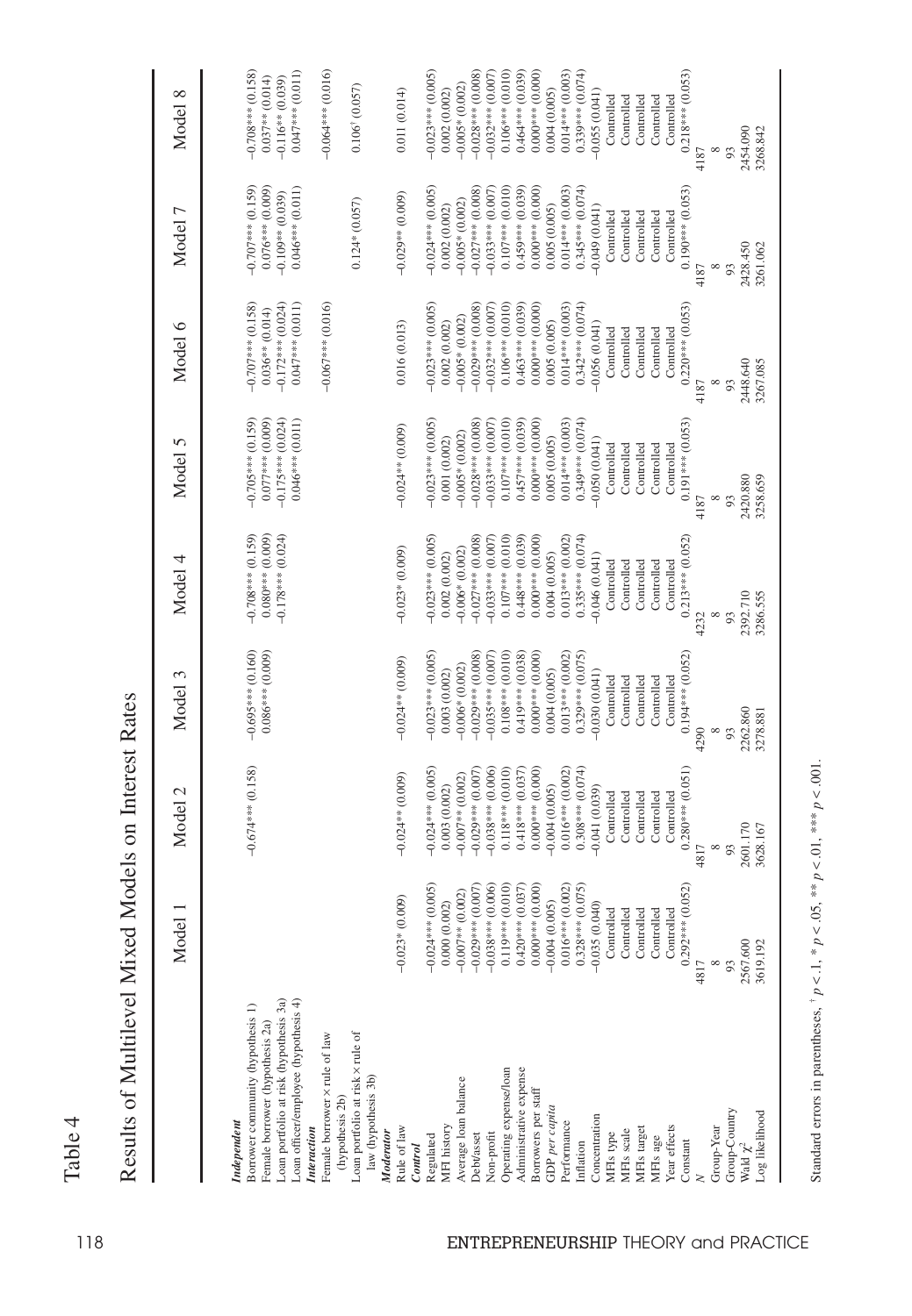

The Interacting Effect Between Female Borrowers and Rule of Law

positively related to the interest rate. In model 3, the coefficient of *female borrowers* is positive and significant  $(\beta = .086; p < .001)$  and supports the hypothesis. Thus, MFIs increase the interest rate by 0.086% for every 1% increase in the proportion of female borrowers they serve. Hypothesis 2b argues that the interaction between *women borrowers* and *rule of law* will be negatively related to the interest rate. As shown in model 6, the coefficient for the interaction term is significantly negative  $(\beta = -.067; p < .001)$ , which implies that the relationship between interest rates and female borrowers depends on the country's rule of law. Although MFIs serving more female borrowers charge higher interest rates than those serving fewer women borrowers, the differences are smaller in the countries with stronger rule of law than in countries with weaker rule of law. Figure 4 depicts this interaction effect.

Hypothesis 3a, predicting a negative relationship between *loan portfolio at risk* and the interest rate, is supported in model 4 ( $\beta$  = -.178; *p* < .001). Every 1% increase in the 90-day delinquency rate is associated with a 0.178% decrease in interest rates. Hypothesis 3b suggests a positive effect of the interaction between *loan portfolio at risk* and *rule of law* on the interest rate, and as model 7 shows, the prediction is supported  $(\beta = .124; p < .05)$ . The interaction effect is presented in Figure 5. Model 8 includes two interaction terms, and the results are robust to support both hypothesis 2b and hypothesis 3b.

Hypothesis 4 suggests a positive relationship between the loan officer/employee ratio and the interest rate. The coefficient for the ratio of *loan officer/employee* is positive and significant  $(\beta = .046; p < .001)$  in model 5. It suggests that if an MFI hires loan officers 1% more than employees, it will increase the interest rate by 0.046% in the next year. Because lower values for the ratio of *loan officer/employee* indicate that MFIs have a more bottom-up structure, the positive coefficient shows that hypothesis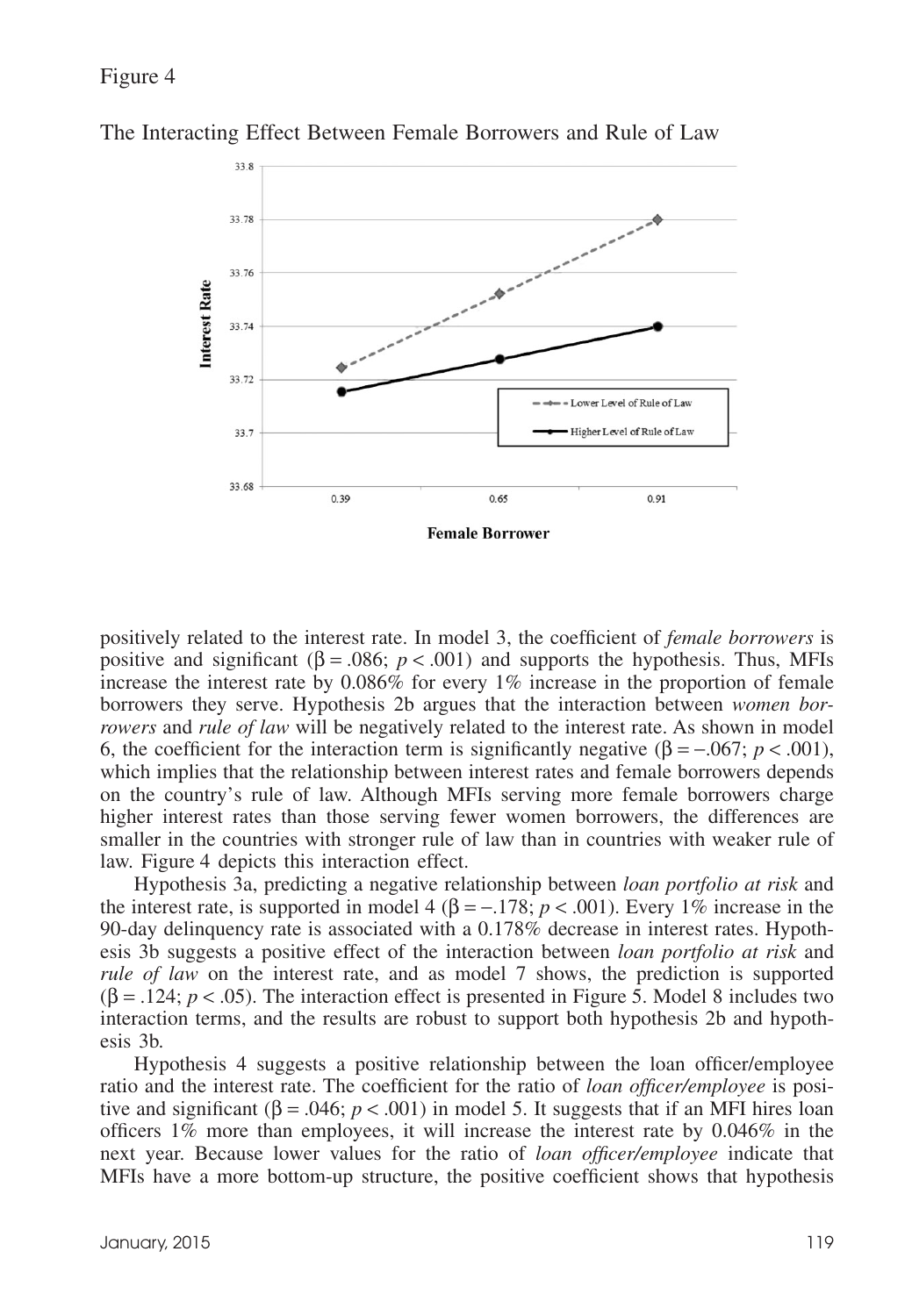

The Interacting Effect Between Loan Portfolio at Risk and Rule of Law

**Loan Portfolio at Risk** 

4 is supported. We run some robustness tests, and these hypotheses are still supported.<sup>5</sup>

## **Discussion**

## **Contributions**

Our study makes several contributions. First, we propose an opportunity co-creation perspective to explain interest-rate setting of MFIs. This approach, which presents a holistic view of the world, embraces the importance of every stakeholder's role in achieving a shared mission—alleviating poverty. As we find in the empirical results, all stakeholders can jointly define and solve social problems, which result in cutting the interest rate for the poor. Our opportunity co-creation approach complements agency theory, which previous studies have applied to explain the peer screening, monitoring, and joint liability between lenders and borrowers (Stiglitz, 1990; Varian, 1990). However, agency theory ignores other stakeholders' efforts in cutting interest rates. We believe that our opportunity co-creation perspective, drawn from stakeholder theory and entrepreneurship theory, can help to capture the holistic complexity of such social ventures and lead to novel insights (Eisenhardt, 1989). We highlight the evident disparities between the two

<sup>5.</sup> Our robustness tests (1) controlled for the women's equality level (measured by the Gender Inequality Index) to capture human development in the focal country and (2) applied two-stage least squares (2SLS) multilevel, mixed, instrumental variable regressions to further test the endogenous issue, using masculinity or uncertainty avoidance in Hofstede's cultural dimension and the female labor force from the World Bank as instrument variables. The detailed results are available upon request.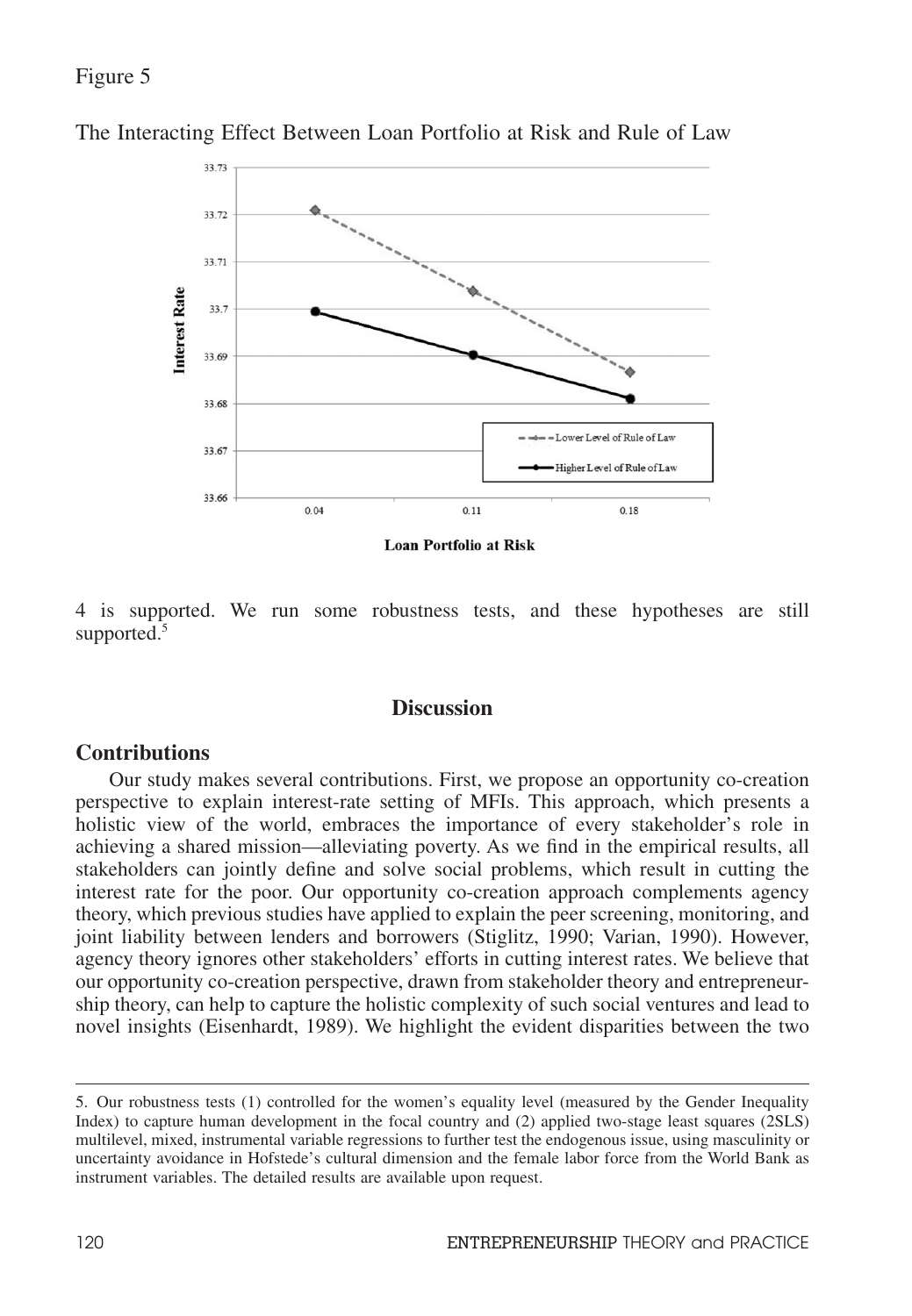theories, and an integration of the two could lead to a more complete picture of the microfinance phenomenon (Mayer & Sparrowe, 2013).

Second, our opportunity co-creation perspective highlights the importance of mutual selection and mutual construction among stakeholders in a social venture. For example, hypothesis 1 suggests that borrowers could mutually learn and build social capital together and that countries could build borrower communities to reduce the transaction costs involved in microfinance. This supports Yunus's (2007, p. 58) argument on the power of community to "encourage people to achieve things they might otherwise find impossible." Hypothesis 4 suggests that managers and employees can actively interact with each other through a decentralized structure, which leads to improved efficiency and coverage under a mutual construction. While agency theory focuses on how powerful actors (e.g., managers and investors) protect their interests (Stiglitz, 1990; Varian, 1990), our opportunity co-creation perspective explores the contributions and joint effects of other important but less known stakeholders (e.g., female borrowers and employees) (Hart & Sharma, 2004). Our findings on hypothesis 1 and hypothesis 2b strongly indicate that if these "fringe" stakeholders are empowered by supportive institutions, community, and social infrastructure, they could understand financial tools, actively manage the relationships with MFIs, and gain more power in bargaining over interest rates (Bruton et al., 2011). Therefore, as shown in Table 1, setting the interest rate is based on mutual selection and mutual construction among stakeholders.<sup>6</sup> In this process, a social venture needs to "persuade, incentivize, and guide the ecosystem stakeholders through a process of change" (Zahra et al., 2014, p. 144).

Third, we contribute to the growing multilevel quantitative research in entrepreneurship literature (Hitt et al., 2007; Holcomb et al., 2010; Klein et al., 1999; Peterson et al., 2012). Our multilevel mixed models are more effective at mapping out the effects at the time, country, and firm levels, as well as their interactions than previous research focusing solely on the firm level (Cull et al., 2007, 2009; Mersland & Strøm, 2009, 2010). These models are linked together by a high-level model, in which the regression coefficients of the low-level models are regressed on high-level explanatory variables. As such, we can more robustly describe how multiple stakeholder relationships in setting interest rates varies across countries over time (Holcomb et al.), especially for the moderating effect of the rule of law.

Fourth, our study offers significant managerial implications. For example, governments can help MFIs to cut interest rates by building MFI communities and social infrastructure and improving the rule of law. In particular, the rule of law alleviates problems faced by female borrowers and provides a more favorable environment for them. Also, it enables MFI managers to better deal with risks. In rule-based countries, well-codified legal systems and enforcement of laws reduce uncertainty regarding microfinance transactions and build cooperative, long-term, trusting relationships among stakeholders. Well-specified loan contracts in these countries could protect female borrowers' and lenders' rights and reduce the risk of adverse selection, thereby encouraging cooperation and trust between stakeholders (Poppo  $\&$  Zenger, 2002). In contrast, to develop a co-creation stakeholder relationship in a country with a weak legal system, all stakeholders face high transaction costs and uncertainty, even with a strong social mission (Alvarez & Barney, 2014). Social ties and group lending could help avoid an exchange hazard, but they also cause costs for group monitoring and possible risks

<sup>6.</sup> For example, to solve the collapse issue, the microfinance industry in India created a fund to help restructure the 20% loans of the borrowers in the same regions (Polgreen & Bajaj, 2010).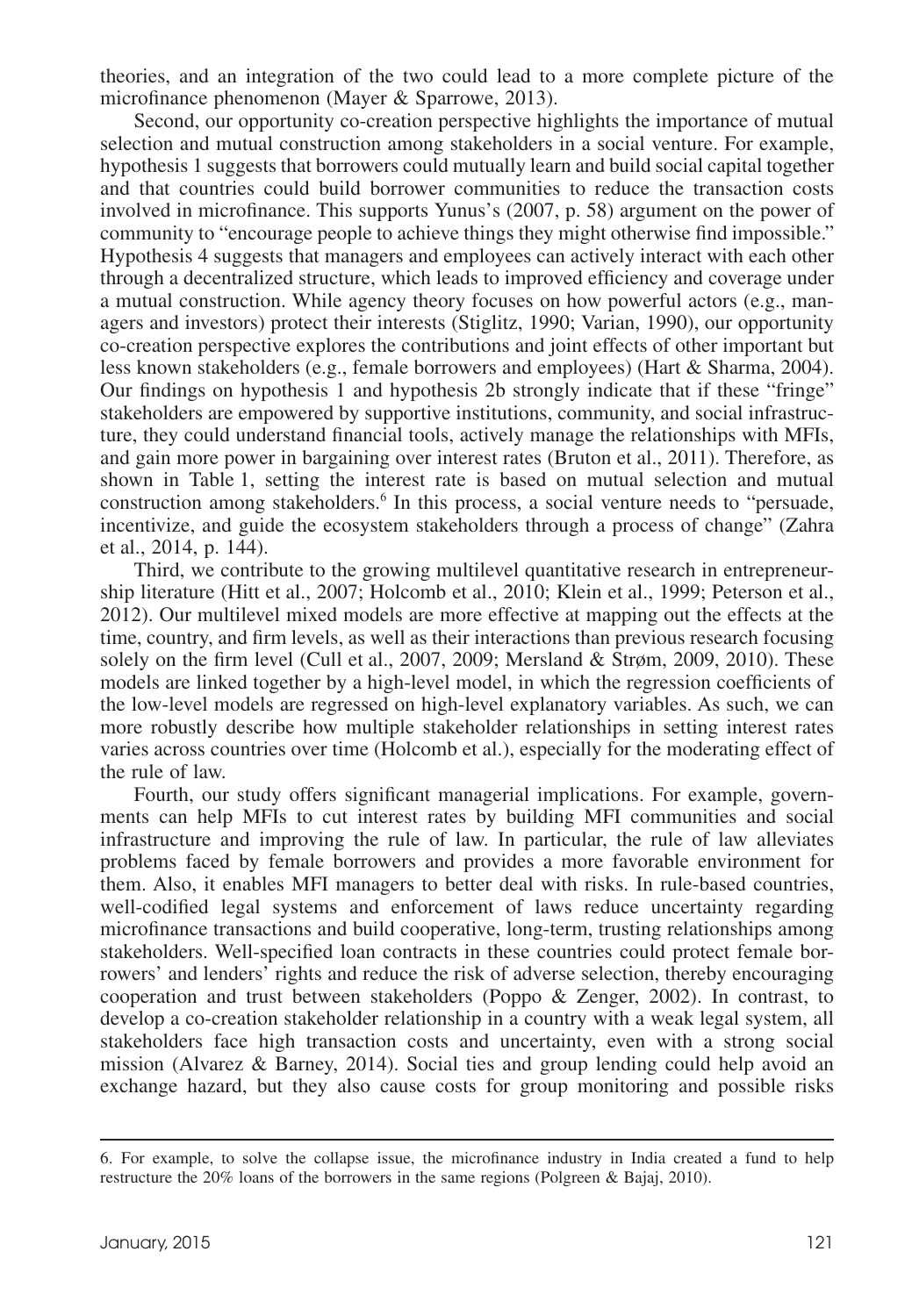arising from the joint liability (Peng et al., 2009). Our hypothesis 2b and hypothesis 3b promote the proposition that government's effect on the rule of law could relieve the interest rate burden on both women and MFIs.

We also recognize the stakes and demand of specific stakeholders in the microfinance ecosystem. Our opportunity co-creation perspective can help every stakeholder in microfinance to (1) identify the actual or potential harm and the benefits of their actions for other stakeholders, (2) consider the joint effects with other stakeholders, and (3) create new opportunities under a shared social mission.

## **Future Directions**

To the best of our knowledge, this is the first study that explores MFIs' interest rate setting under the opportunity co-creation perspective. Our study opens many doors for future research, including the following research questions. What is the best way to empower borrowers with regard to bargaining for lower interest rates? How do different formal or informal institutions help borrowers to gain access to loans and manage entrepreneurial businesses? How do MFIs structure loan contracts and payment schedules to reduce default risks? MFI management teams, boards, government policies, and borrower group dynamics are also potential research topics. We also should note that our sample is on the firm level, so future research that uses individual-level data could further identify multiple-stakeholder relationships and verify our findings.

With regard to the debate on MFIs' self-sustainability, our opportunity co-creation perspective suggests balancing financial sustainability and social justice. On the one hand, MFIs that place too much emphasis on financial sustainability and the interest of single stakeholder (i.e., financial investors) might hurt their social mission and block contributions of other stakeholders, such as social investors and poor borrowers, in the opportunity creation (Taylor, 2011). From the MIX data, we find a significant decline in the number of active borrowers between 2010 and 2011 (Figure 1), which could be the result of the collapse of MFIs in South Asia (Polgreen & Bajaj, 2010). On the other hand, MFIs that put too much stress on their products may not be able to attract enough financial resources (Cull et al., 2009). The topic of how to balance MFIs' sustainability and social mission in opportunity co-creation is worth further exploration (Battilana & Dorado, 2010).

Finally, supporters of MFI commercialization argue that the poor are not sensitive to interest rates. However, many cases show an opposite story (Taylor, 2011). We encourage future researchers to examine how microfinance interest rates relate to the depth and outreach of the services and how the rates, as well as repayment schedules, affect opportunity co-creation, such as borrower's ability to start and run a sustainable business. A multilevel quantitative method, combining country- or regional-level data, could provide a better explanation about depth and outreach of MFIs or their collapse.

## **Conclusion**

Based on an opportunity co-creation perspective, this study suggests that every stakeholder of MFIs could contribute to cutting the interest rate and accomplishing their social mission. Through empowering fringe stakeholders, embracing other stakeholder interests, and combining different resources, MFIs, as social ventures, could generate new opportunities and turn a social mission into a sustainable business. The opportunity co-creation among these stakeholders fosters intrinsic social value.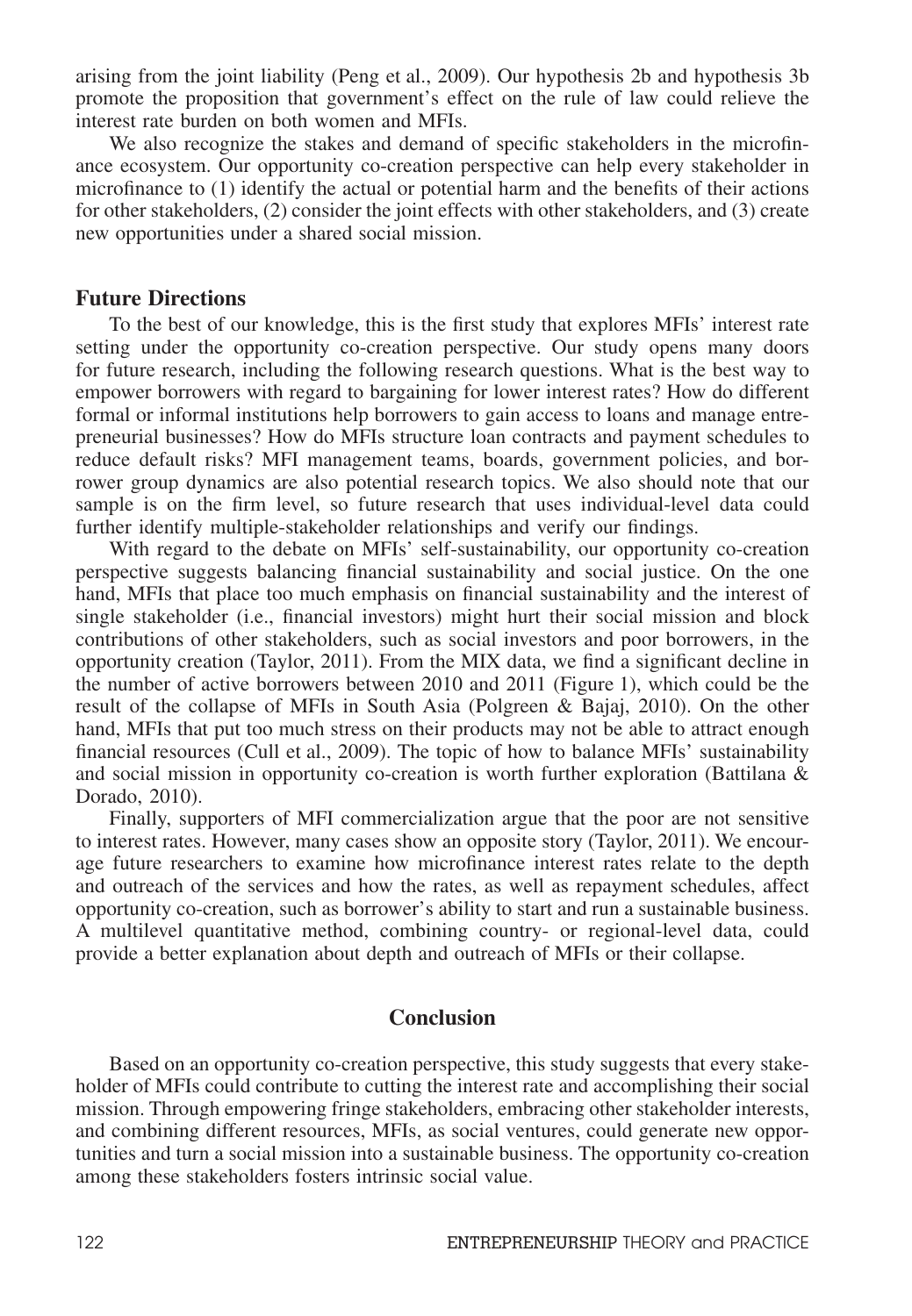## **REFERENCES**

Ahlin, C. & Townsend, R.M. (2007). Using repayment data to test across models of joint liability lending. *Economic Journal*, *117*(517), F11–F51.

Alvarez, S.A. & Barney, J.B. (2007). Discovery and creation: Alternative theories of entrepreneurial action. *Strategic Entrepreneurship Journal*, *1*(1–2), 11–26.

Alvarez, S.A. & Barney, J.B. (2010). Entrepreneurship and epistemology: The philosophical underpinnings of the study of entrepreneurial opportunities. *Academy of Management Annals*, *4*(1), 557–583.

Alvarez, S.A. & Barney, J.B. (2014). Entrepreneurial opportunities and poverty alleviation. *Entrepreneurship Theory and Practice*, *38*(1), 159–184.

Alvarez, S.A., Barney, J.B., & Anderson, P. (2013). Forming and exploiting opportunities: The implications of discovery and creation processes for entrepreneurial and organizational research. *Organization Science*, *24*(1), 301–317.

Angbazo, L. (1997). Commercial bank net interest margins, default risk, interest-rate risk, and off-balance sheet banking. *Journal of Banking & Finance*, *21*(1), 55–87.

Armendáriz de Aghion, B. & Morduch, J. (2005). *The economics of microfiance*. Cambridge, MA: MIT Press.

Ashta, A. & Hudon, M. (2009). *To whom should we be fair? Ethical issues in balancing stakeholder interests from Banco Compartamos case study*. CEB Working Paper 09/036. Available at http://ssrn.com/ abstract=1470643, accessed 3 July 2014.

Austin, J., Stevenson, H., & Wei-Skillern, J. (2006). Social and commercial entrepreneurship: Same, different, or both? *Entrepreneurship Theory and Practice*, *30*(1), 1–22.

Battilana, J. & Dorado, S. (2010). Building sustainable hybrid organizations: The case of commercial microfinance organizations. *Academy of Management Journal*, *53*(6), 1419–1440.

Bebchuk, L. (2003). The case for increasing shareholder power. *Harvard Law Review*, *118*(3), 833–914.

Bliese, P.D. & Ployhart, R.E. (2002). Growth modeling using random coefficient models: Model building, testing, and illustrations. *Organizational Research Methods*, *5*(4), 362–387.

Brau, J.C. & Woller, G.M. (2004). Microfinance: A comprehensive review of the existing literature. *Journal of Entrepreneurial Finance*, *9*(1), 1–27.

Bruton, G.D., Khavul, S., & Chavez, H. (2011). Microlending in emerging economies: Building a new line of inquiry from the ground up. *Journal of International Business Studies*, *42*(5), 718–739.

Canales, R. (2014). Weaving straw into gold: Managing organizational tensions between standardization and flexibility in microfinance. *Organization Science*, *25*(1), 1–28.

Caudill, S.B., Gropper, D.M., & Hartarska, V. (2009). Which microfinance institutions are becoming more cost effective with time? Evidence from a mixture model. *Journal of Money, Credit and Banking*, *41*(4), 651–672.

Cheston, S. & Kuhn, L. (2002). *Empowering women through microfinance*. New York: UNIFEM.

Compartamos. (2011). Annual and Sustainable Report. Available at http://www.compartamos.com/wps/ portal/InvestorsRelationsBank/FinancialInformation, accessed 3 July 2014.

Conning, J. & Kevane, M. (2002). Community-based targeting mechanisms for social safety nets: A critical review. *World Development*, *30*(3), 375–394.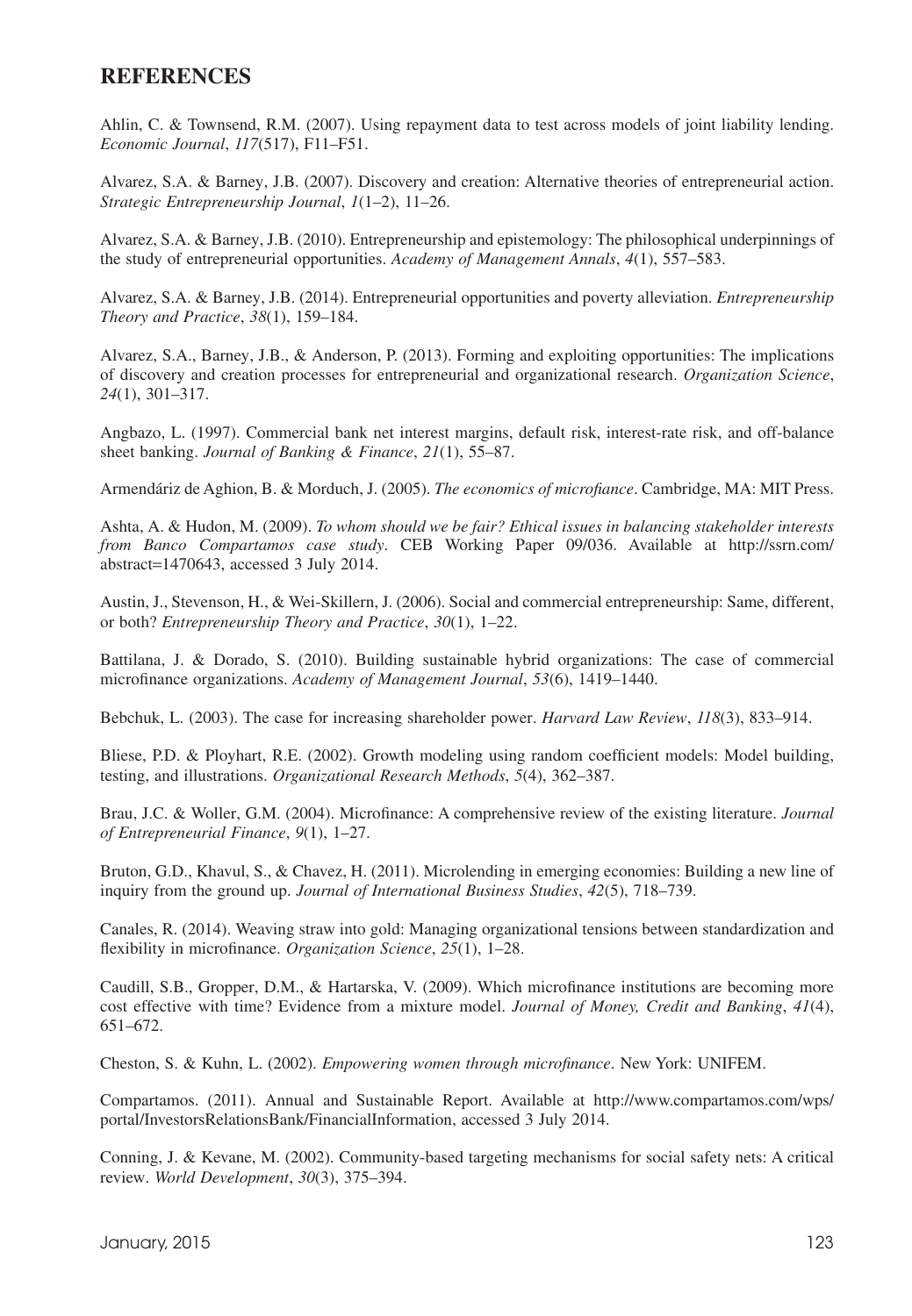Cull, R., Demirguc-Kunt, A., & Morduch, J. (2007). Financial performance and outreach: A global analysis of leading microbanks. *Economic Journal*, *117*(517), 107–133.

Cull, R., Demirguc-Kunt, A., & Morduch, J. (2009). Microfinance meets the market. In T.A. Watkins & K. Hicks (Eds.), *Moving beyond storytelling: Emerging research in microfinance (contemporary studies in economic and financial analysis, Vol. 92)* (pp. 1–30). Bingley, UK: Emerald.

Cull, R., Demirgüç-Kunt, A., & Morduch, J. (2011). Does regulatory supervision curtail microfinance profitability and outreach? *World Development*, *39*(6), 949–965.

Dalton, D.R., Todor, W.D., Spendolini, M.J., Gordon, J.F., & Porter, L.W. (1980). Organization structure and performance: A critical review. *Academy of Management Review*, *5*(1), 49–64.

Dehejia, R., Montgomery, H., & Morduch, J. (2012). Do interest rates matter? Credit demand in the Dhaka slums. *Journal of Development Economics*, *97*(2), 437–449.

Dess, G.G., Ireland, R.D., & Hitt, M.A. (1990). Industry effects and strategic management research. *Journal of Management*, *16*(1), 7–27.

Donaldson, T. & Preston, L.E. (1995). The stakeholder theory of the modern corporation: Concepts, evidence and implications. *Academy of Management Review*, *20*(1), 65–91.

Dunham, L., Freeman, R.E., & Liedtka, J. (2006). Enhancing stakeholder practice: A particularized exploration of community. *Business Ethics Quarterly*, *16*(1), 23–42.

Economist Intelligence Unit. (2012). *Global microscope on the microfinance business environment*. New York: Author.

Eisenhardt, K.M. (1989). Agency theory: An assessment and review. *Academy of Management Review*, *14*(1), 57–74.

Epstein, M.J. & Crane, C.A. (2007). Alleviating global poverty through microfinance: Factors and measures of financial, economic and social performance. In V.K. Rangan, J.A. Quelsh, G. Herrero, & B. Barton (Eds.), *Business solutions for the global poor: Creating social and economic value* (pp. 321–334). San Francisco, CA: Jossey-Bass.

Ferrary, M. & Granovetter, M. (2009). The role of venture capital firms in Silicon Valley's complex innovation network. *Economy and Society*, *38*(2), 326–359.

Field, E. & Pande, R. (2008). Repayment frequency and default in microfinance: Evidence from india. *Journal of the European Economic Association*, *6*(2–3), 501–509.

Freeman, R.E. (1984). *Strategic management: A stakeholder approach*. Boston: Pitman.

Freeman, R.E., Harrison, J.S., & Wicks, A.C. (2007). *Managing for stakeholders: Survival, reputation, and success*. New Haven, CT: Yale University Press.

Funk, R.J. (2014). Making the most of where you are: Geography, networks, and innovation in organizations. *Academy of Management Journal*, *57*(1), 193–222.

Galaskiewicz, J. & Wasserman, S. (1989). Mimetic processes within an interorganizational field: An empirical test. *Administrative Science Quarterly*, *34*(3), 454–479.

Gonzalez, A. (2011). Sacrificing microcredit for unrealistic goals. *Microbanking Bulletin*, *1*, Microfinance Information Exchange. Available at http://www.themix.org/publications/microbanking-bulletin/2011/2001/ sacrificing-microcredit-unrealistic-goals, accessed 3 July 2014.

Grameen Bank. (2010). Annual Report. Available at http://www.grameen-info.org/index.php?option=com \_content&task=view&id=1108&Itemid=959, accessed 3 July 2014.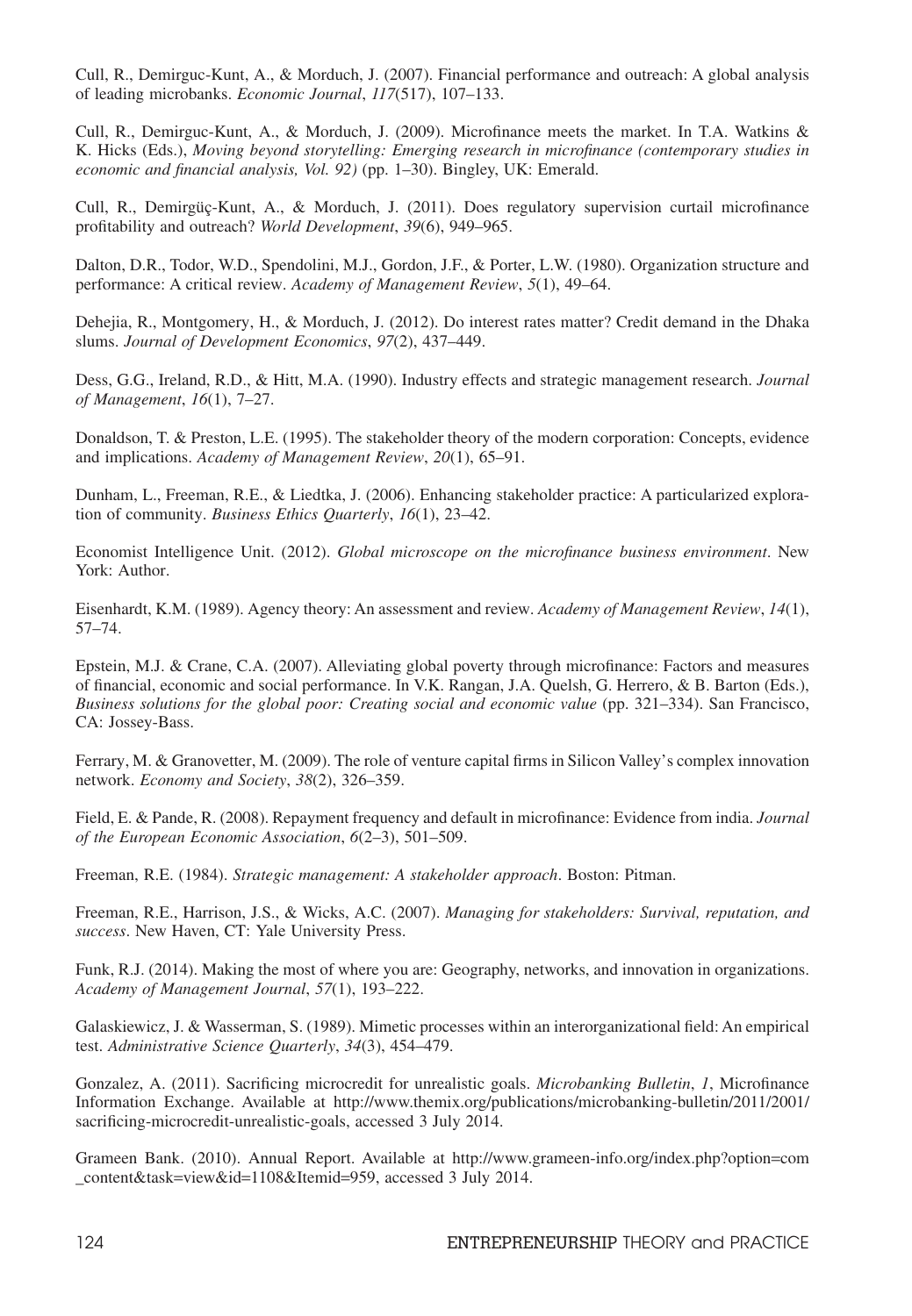Hargrave, T.J. & Van De Ven, A.H. (2006). A collective action model of institutional innovation. *Academy of Management Review*, *31*(4), 864–888.

Harrison, J.S., Bosse, D.A., & Phillips, R.A. (2010). Managing for stakeholders, stakeholder utility functions, and competitive advantage. *Strategic Management Journal*, *31*(1), 58–74.

Hart, S.L. & Sharma, S. (2004). Engaging fringe stakeholders for competitive imagination. *Academy of Management Executive*, *18*(1), 7–18.

Hartarska, V. & Nadolnyak, D. (2007). Do regulated microfinance institutions achieve better sustainability and outreach? Cross-country evidence. *Applied Economics*, *39*(10), 1207–1222.

Hermes, N. & Lensink, R. (2007). The empirics of microfinance: What do we know? *Economic Journal*, *117*(517), F1–F10.

Hermes, N., Lensink, R., & Meesters, A. (2011). Outreach and efficiency of microfinance institutions. *World Development*, *39*(6), 938–948.

Herrenkohl, R.C., Judson, G.T., & Heffner, J.A. (1999). Defining and measuring employee empowerment. *Journal of Applied Behavioral Science*, *35*(3), 373–389.

Hitt, M.A., Beamish, P.W., Jackson, S.E., & Mathieu, J.E. (2007). Building theoretical and empirical bridges across levels: Multilevel research in management. *Academy of Management Journal*, *50*(6), 1385–1399.

Hofstede, G., Hofstede, G.J., & Minkov, M. (2010). *Cultures and organizations: Software of the mind* (3rd ed.). New York: McGraw Hill Professional.

Holcomb, T.R., Combs, J.G., Sirmon, D.G., & Sexton, J. (2010). Modeling levels and time in entrepreneurship research: An illustration with growth strategies and post-IPO performance. *Organizational Research Methods*, *13*(2), 348–389.

Hossain, S. (2013). Does external stakeholder orientation in corporate governance influence in sustainability and outreach of microfinance institutions? *Research Journal of Finance and Accounting*, *4*(14), 25–33.

Hox, J.J. (2010). *Multilevel analysis: Techniques and applications*. New York: Taylor & Francis.

Hunt, J. & Kasynathan, N. (2001). Pathways to empowerment? Reflections on microfinance and transformation in gender relations in South Asia. *Gender and Development*, *9*(1), 42–52.

Johnston, D. & Morduch, J. (2008). The unbanked: Evidence from Indonesia. *World Bank Economic Review*, *22*(3), 517–537.

Jullien, F. (2004). *A treatise on efficacy: Between Western and Chinese thinking*. Honolulu, HI: University of Hawaii Press.

Karlan, D.S. (2007). Social connections and group banking. *The Economic Journal*, *117*(517), F52–F84.

Kaufmann, D., Kraay, A., & Mastruzzi, M. (2009). *Governance matters VIII: Aggregate and individual governance indicators, 1996–2008*. World Bank Policy Research Working Paper No. 4978. Available at http://ssrn.com/abstract=1424591, accessed 3 July 2014.

Kaufmann, D., Kraay, A., & Mastruzzi, M. (2011). The worldwide governance indicators: Methodology and analytical issues. *Hague Journal on the Rule of Law*, *3*(2), 220–246.

Khandker, S.R. (2005). Microfinance and poverty: Evidence using panel data from Bangladesh. *World Bank Economic Review*, *19*(2), 263–286.

Khavul, S. (2010). Microfinance: Creating opportunities for the poor? *Academy of Management Perspectives*, *24*(3), 58–72.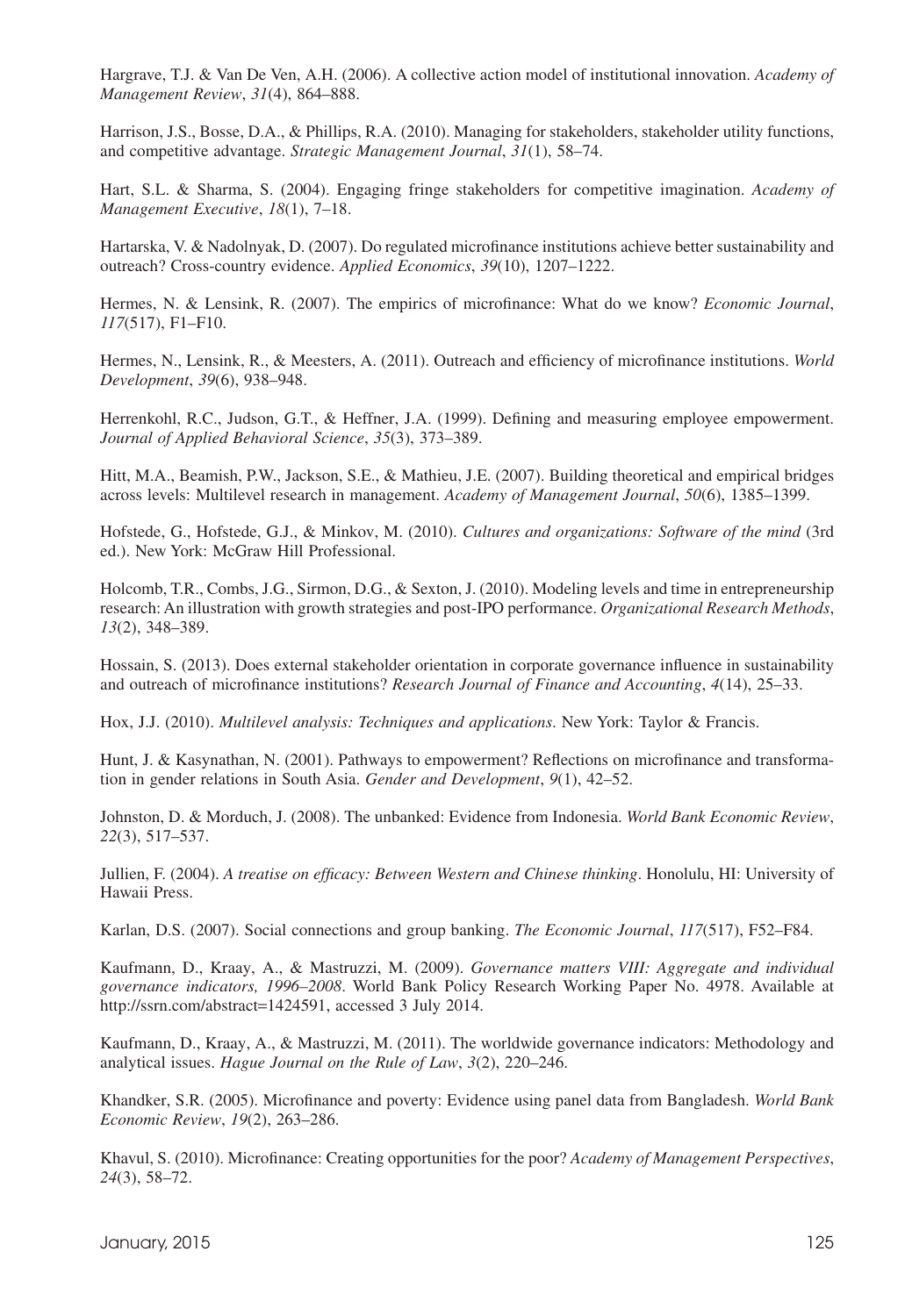Kickul, J., Terjesen, S., Bacq, S., & Griffiths, M. (2012). Social business education: An interview with Nobel laureate Muhammad Yunus. *Academy of Management Learning & Education*, *11*(3), 453–462.

Klein, K.J., Tosi, H., & Cannella, A.A.J. (1999). Multilevel theory building: Benefits, barriers, and new developments. *Academy of Management Review*, *24*(2), 248–253.

Kochan, T.A. & Rubinstein, S.A. (2000). Toward a stakeholder theory of the firm: The saturn partnership. *Organization Science*, *11*(4), 367–386.

Krauss, N. & Walter, I. (2009). Can microfinance reduce portfolio volatility? *Economic Development and Cultural Change*, *58*(1), 85–110.

Kreft, I. & Leeuw, J.D. (1998). *Introducing multilevel modeling*. Thousand Oaks, CA: Sage.

Lamin, A. (2013). Business groups as information resource: An investigation of business group affiliation in the Indian software services industry. *Academy of Management Journal*, *56*(5), 1487–1509.

Malkin, E. (2008, April 5). Microfinance's success sets off a debate in Mexico. *The New York Times*.

Mayer, K.J. & Sparrowe, R.T. (2013). Integrating theories in AMJ articles. *Academy of Management Journal*, *56*(4), 917–922.

Mersland, R. & Strøm, R.Ø. (2008). Performance and trade-offs in microfinance organisations—Does ownership matter? *Journal of International Development*, *20*(5), 598–612.

Mersland, R. & Strøm, R.Ø. (2009). Performance and governance in microfinance institutions. *Journal of Banking & Finance*, *33*(4), 662–669.

Mersland, R. & Strøm, R.Ø. (2010). Microfinance mission drift? *World Development*, *38*(1), 28–36.

Meyer, R.L. (2002). The demand for flexible microfinance products: Lessons from Bangladesh. *Journal of International Development*, *14*(3), 351–368.

Milgram, B.L. (2001). Operationalizing microfinance: Women and craftwork in Ifugao, Upland Philippines. *Human Organization*, *60*(3), 212–224.

Miller, T., Grimes, M., McMullen, J., & Vogus, T. (2012). Venturing for others with heart and head: How compassion encourages social entrepreneurship. *Academy of Management Review*, *37*(4), 616–640.

Mitchell, R.K., Agle, B.R., & Wood, D.J. (1997). Toward a theory of stakeholder identification and salience: Defining the principle of who and what really counts. *Academy of Management Review*, *22*(4), 853–886.

MIX. (2005). *Trend Lines. Microbanking bulletin*, *10*(5).

Morduch, J. (1999). The microfinance promise. *Journal of Economic Literature*, *37*(4), 1569–1614.

North, D.C. (2005). *Understanding the process of economic change*. Princeton, NJ: Princeton University Press.

Peng, M.W., Sun, S.L., Pinkham, B., & Chen, H. (2009). The institution-based view as a third leg for a strategy tripod. *Academy of Management Perspectives*, *23*(3), 63–81.

Peterson, M.F., Arregle, J.L., & Martin, X. (2012). Multilevel models in international business research. *Journal of International Business Studies*, *43*(5), 451–457.

Pierce, J.R. & Aguinis, H. (2013). The too-much-of-a-good-thing effect in management. *Journal of Management*, *39*(2), 313–338.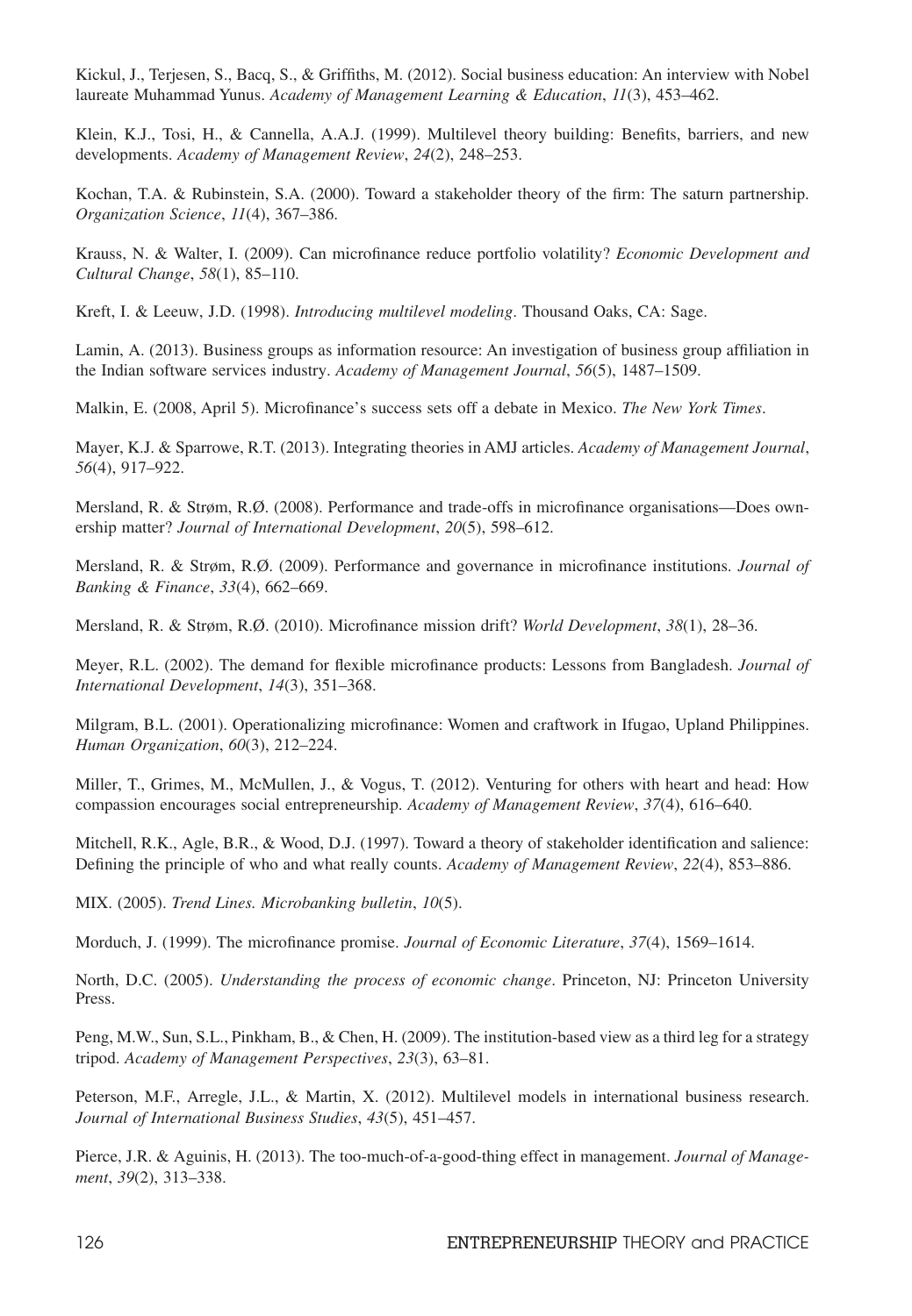Polgreen, L. & Bajaj, V. (2010, November 18). India microcredit faces collapse from defaults. *New York Times*, p. A5. Available at http://www.nytimes.com/2010/2011/2018/world/asia/2018micro.html?scp=2011& sq=india%2020microcredit&st=cse, accessed 3 July 2014.

Poppo, L. & Zenger, T. (2002). Do formal contracts and relational governance function as substitutes or complements? *Strategic Management Journal*, *23*(8), 707–725.

Prahalad, C.K. & Ramaswamy, V. (2004). Co-creation experiences: The next practice in value creation. *Journal of Interactive Marketing*, *18*(3), 5–14.

Quayes, S. (2011). Depth of outreach and financial sustainability of microfinance institutions. *Applied Economics*, *44*(26), 3421–3433.

Rabe-Hesketh, S. & Skrondal, A. (2008). *Multilevel and longitudinal modeling using stata*. College Station, TX: Stata Press.

Rai, A.S. (2002). Targeting the poor using community information. *Journal of Development Economics*, *69*(1), 71–83.

Robinson, M.S. (1996). Addressing some key questions on finance and poverty. *Journal of International Development*, *8*(2), 153–161.

Sarasvathy, S.D. (2001). Causation and effectuation: Toward a theoretical shift from economic inevitability to entrepreneurial contingency. *Academy of Management Review*, *26*(2), 243–263.

Sarasvathy, S.D., Dew, N., Velamuri, S.R., & Venkataraman, S. (2010). Three views of entrepreneurial opportunity. In Z.J. Acs & D.B. Audretsch (Eds.), *Handbook of entrepreneurship research: An interdisciplinary survey and introduction* (pp. 77–96). New York: Springer.

Sarasvathy, S.D., Kumar, K., York, J.G., & Bhagavatula, S. (2014). An effectual approach to international entrepreneurship: Overlaps, challenges, and provocative possibilities. *Entrepreneurship Theory and Practice*, *38*(1), 71–93.

Shane, S. & Venkataraman, S. (2000). The promise of entrepreneurship as a field of research. *Academy of Management Review*, *25*(1), 217–226.

Stiglitz, J.E. (1990). Peer monitoring and credit markets. *World Bank Economic Review*, *4*(3), 351–366.

Taylor, M. (2011). Freedom from poverty is not for free: Rural development and the microfinance crisis in Andhra Pradesh, India. *Journal of Agrarian Change*, *11*(4), 484–504.

Uzzi, B. (1999). Embeddedness in the making of financial capital: How social relations and networks benefit firms seeking financing. *American Sociological Review*, *64*(4), 481–505.

Varian, H.R. (1990). Monitoring agents with other agents. *Journal of Institutional and Theoretical Economics*, *146*(1), 153–174.

Venkataraman, S., Sarasvathy, S.D., Dew, N., & Forster, W.R. (2012). Reflections on the 2010 AMR decade award: Whither the promise? Moving forward with entrepreneurship as a science of the artificial. *Academy of Management Review*, *37*(1), 21–33.

Wheeler, D., Colbert, B., & Freeman, R.E. (2003). Focusing on value: Reconciling corporate social responsibility, sustainability and a stakeholder approach in a network world. *Journal of General Management*, *28*(3), 1–28.

Yunus, M. (2007). *Creating a world without poverty: Social business and the future of capitalism*. New York: PublicAffairs.

Yunus, M. (2011, January 14). Sacrificing microcredit for megaprofits. *New York Times*, p. A23.